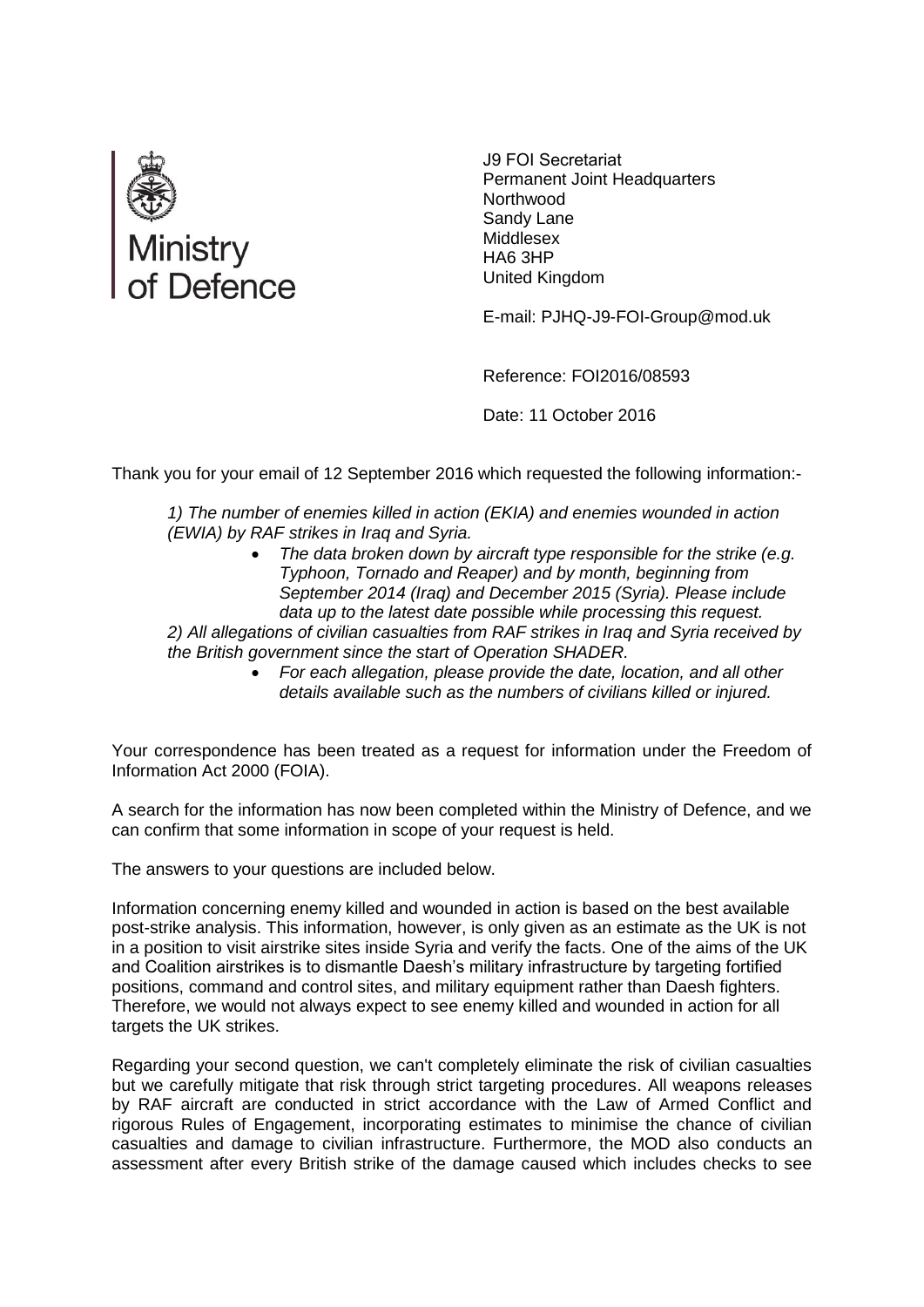whether there are likely to have been civilian casualties. The MOD takes all allegations of civilian casualties seriously and analyses all allegations individually.

The table below is provided by a third party; it sets out their assessment of potential civilian casualties by comparing the evidence they have gathered with MOD's online narrative of the RAF's operational activity at the time. In 46 of the 53 allegations there was no UK involvement, whilst in the other seven cases, there is not enough information in the evidence provided to make an accurate assessment of where the incidents took place. However in the MOD's own detailed assessment of each UK strike, there was no evidence of any civilian casualties on the dates in question.

The data contained in this statement is believed to be complete and correct at the time of issue. The MOD operational activity databases are frequently reviewed and any errors and omissions are corrected. It is therefore possible that future statements might not match this statement exactly. The MOD regrets any difficulty that this may cause but emphasises that our aim is to ensure that our records are as complete and correct as possible.

If you are not satisfied with this response or you wish to complain about any aspect of the handling of your request, then you should contact this office in the first instance. If informal resolution is not possible and you are still dissatisfied then you may apply for an independent internal review by contacting the Information Rights Compliance team,  $1<sup>st</sup>$  Floor, MOD Main Building, Whitehall, SW1A 2HB (e-mail CIO-FOI-IR@mod.uk). Please note that any request for an internal review must be made within 40 working days of the date on which the attempt to reach informal resolution has come to an end.

If you remain dissatisfied following an internal review, you may take your complaint to the Information Commissioner under the provisions of Section 50 of the Freedom of Information Act. Please note that the Information Commissioner will not investigate your case until the MOD internal review process has been completed. Further details of the role and powers of the Information Commissioner can be found on the Commissioner's website, http://www.ico.org.uk.

Yours sincerely, PJHQ J9 FOI Secretariat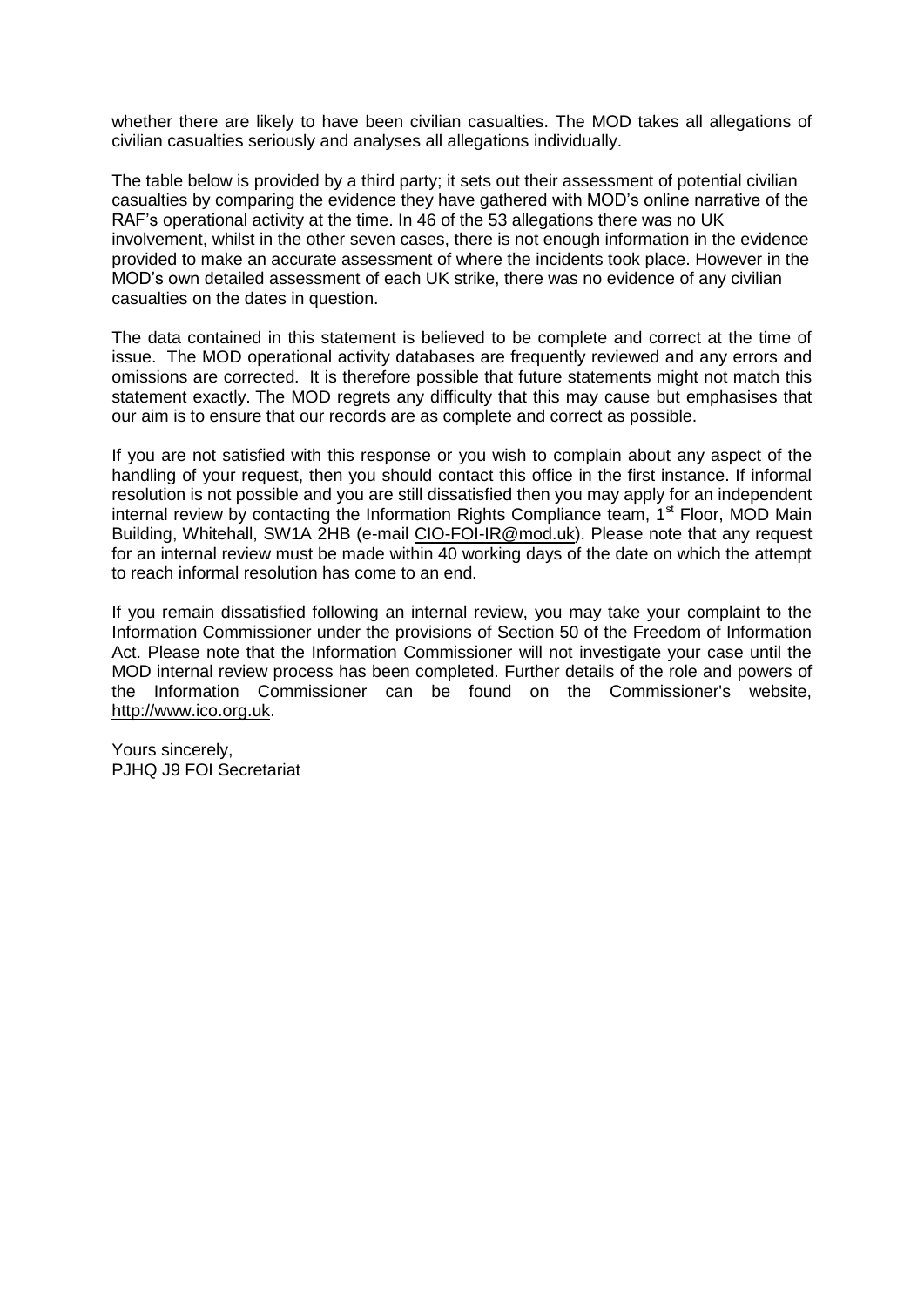| Year | Month | <b>EKIA</b> |                 |                 |         |         |        |  |
|------|-------|-------------|-----------------|-----------------|---------|---------|--------|--|
|      |       |             | Iraq            |                 |         | Syria   |        |  |
|      |       | Typhoon     | Tornado         | Reaper          | Typhoon | Tornado | Reaper |  |
| 2014 | Sep   |             | $\overline{2}$  |                 |         |         |        |  |
|      | Oct   |             | $\overline{2}$  |                 |         |         |        |  |
|      | Nov   |             | 13              | 34              |         |         |        |  |
|      | Dec   |             | 10              | 16              |         |         |        |  |
| 2015 | Jan   |             | $\overline{8}$  | 42              |         |         |        |  |
|      | Feb   |             | $\overline{0}$  | 11              |         |         |        |  |
|      | Mar   |             | $\overline{5}$  | $\overline{26}$ |         |         |        |  |
|      | Apr   |             | 17              | $\overline{21}$ |         |         |        |  |
|      | May   |             | $\overline{13}$ | 28              |         |         |        |  |
|      | June  |             | $\overline{8}$  | 10              |         |         |        |  |
|      | July  |             | 13              | $\overline{8}$  |         |         |        |  |
|      | Aug   |             | $\mathbf{1}$    | 41              |         |         |        |  |
|      | Sep   |             | $\overline{27}$ | 37              |         |         |        |  |
|      | Oct   |             | $\overline{5}$  | $\overline{21}$ |         |         |        |  |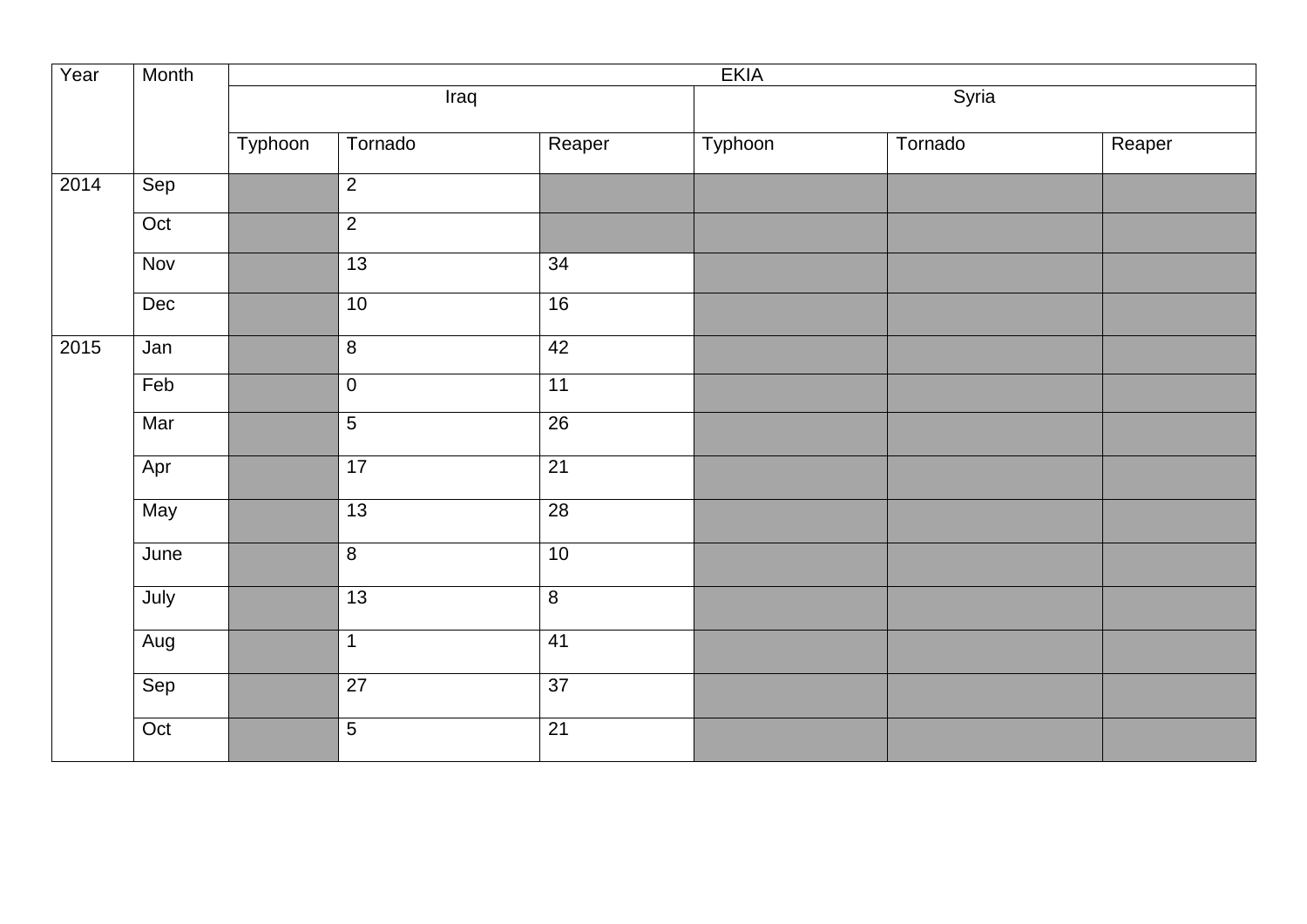|      | <b>Nov</b> |    | 66              | 46             |                |         |                |
|------|------------|----|-----------------|----------------|----------------|---------|----------------|
|      | Dec        | 59 | 75              | 75             |                | 2       |                |
| 2016 | Jan        | 63 | 53              | 17             |                |         | $\overline{4}$ |
|      | Feb        | 73 | 19              | $\overline{5}$ |                |         | 16             |
|      | Mar        | 54 | $\overline{4}$  | 8              |                |         |                |
|      | Apr        | 60 | $6\phantom{1}6$ | $\overline{4}$ |                |         |                |
|      | May        | 99 | 22              | 12             |                |         | $\mathbf{1}$   |
|      | Jun        | 94 | 17              | 69             | 10             |         | $\mathfrak{3}$ |
|      | Jul        | 29 | 14              | 42             | $\overline{4}$ |         | 16             |
|      | Aug        | 22 | 10              | 22             | 95             | $\,6\,$ | $\overline{7}$ |
|      | Sep        | 6  | $6\phantom{1}6$ | $\overline{5}$ |                |         | 14             |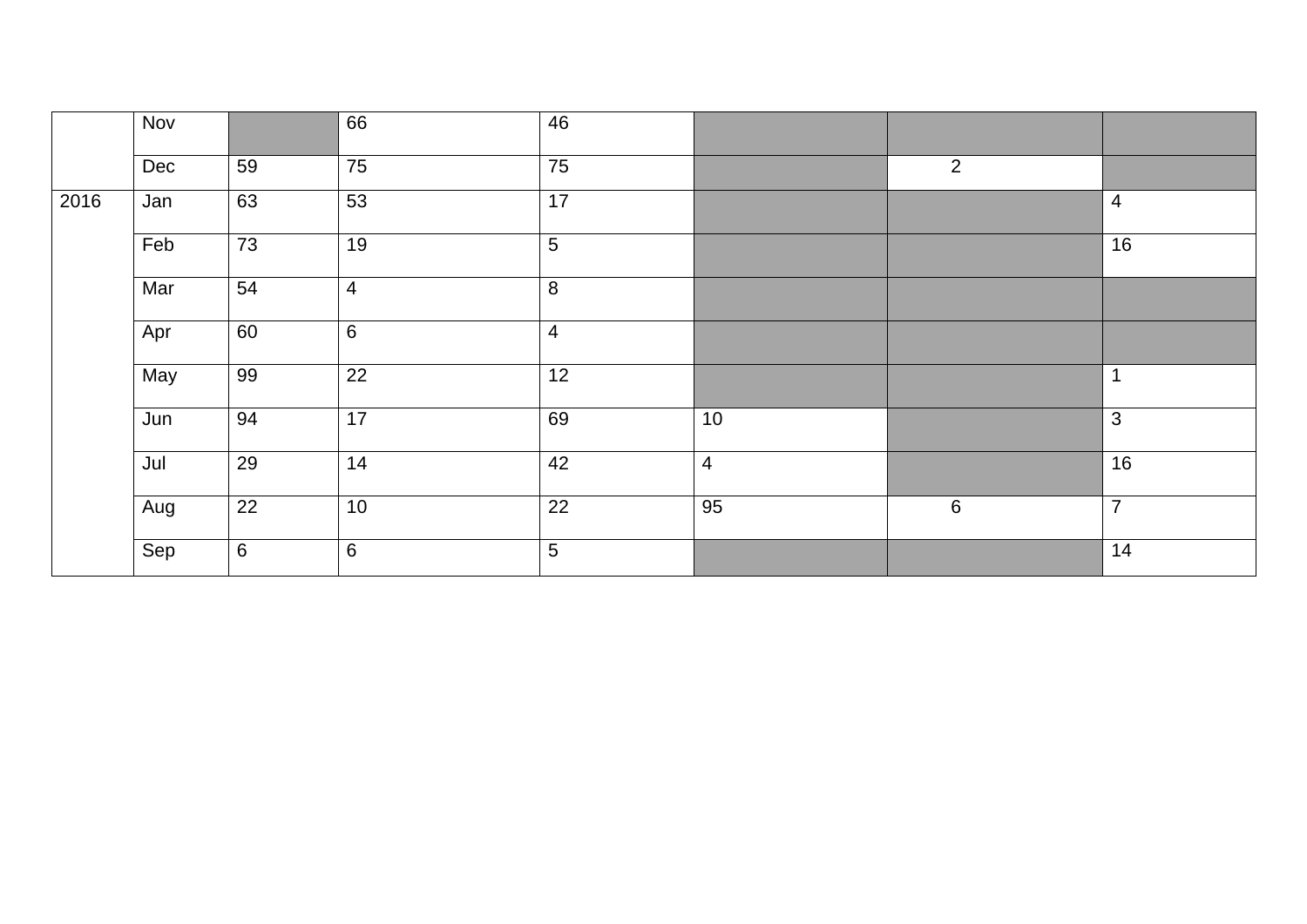| Year | Month      | <b>EWIA</b> |                |                         |         |         |        |  |
|------|------------|-------------|----------------|-------------------------|---------|---------|--------|--|
|      |            |             | Iraq           |                         | Syria   |         |        |  |
|      |            | Typhoon     | Tornado        | Reaper                  | Typhoon | Tornado | Reaper |  |
| 2014 | Sep        |             |                |                         |         |         |        |  |
|      | Oct        |             |                |                         |         |         |        |  |
|      | <b>Nov</b> |             |                | $\,8\,$                 |         |         |        |  |
|      | Dec        |             |                | $\overline{\mathbf{4}}$ |         |         |        |  |
| 2015 | Jan        |             |                | $\overline{8}$          |         |         |        |  |
|      | Feb        |             | $\overline{4}$ | $\mathbf 1$             |         |         |        |  |
|      | Mar        |             |                |                         |         |         |        |  |
|      | Apr        |             | $\overline{5}$ | $\overline{2}$          |         |         |        |  |
|      | May        |             |                | $\overline{7}$          |         |         |        |  |
|      | June       |             |                |                         |         |         |        |  |
|      | July       |             |                | $\overline{2}$          |         |         |        |  |
|      | Aug        |             |                | $\boldsymbol{9}$        |         |         |        |  |
|      | Sep        |             | $\overline{3}$ | $\overline{7}$          |         |         |        |  |
|      | Oct        |             |                | $\overline{3}$          |         |         |        |  |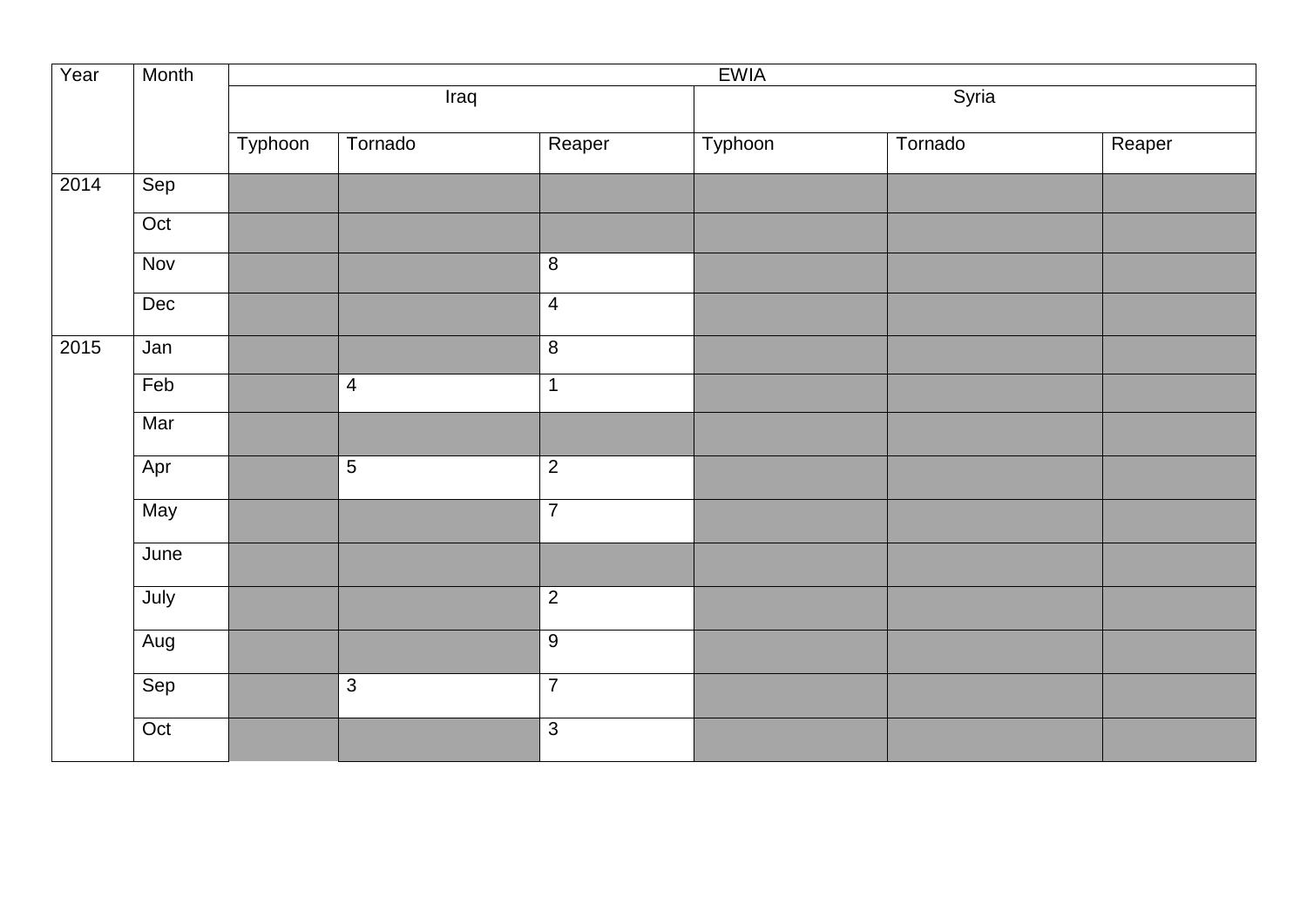|      | <b>Nov</b>       |                | $\overline{2}$ | $\overline{2}$   |                |                |
|------|------------------|----------------|----------------|------------------|----------------|----------------|
|      | Dec              |                |                |                  |                | $\mathbf 1$    |
| 2016 | Jan              | $\overline{2}$ | 13             | $\,6\,$          |                | $\overline{2}$ |
|      | Feb              | $\overline{2}$ | $\overline{3}$ |                  |                | $\mathbf{1}$   |
|      | Mar              |                | $\overline{1}$ | $\overline{2}$   |                |                |
|      | Apr              | $\overline{7}$ |                |                  |                |                |
|      | May              |                |                |                  |                |                |
|      | Jun              |                |                | 26               |                |                |
|      | Jul              |                |                | $\overline{7}$   |                | $\mathbf 1$    |
|      | $\overline{Aug}$ |                |                | $\boldsymbol{9}$ |                | $\mathbf 1$    |
|      | Sep              | 1              |                | $\mathfrak{S}$   | $\overline{2}$ | $\mathbf{3}$   |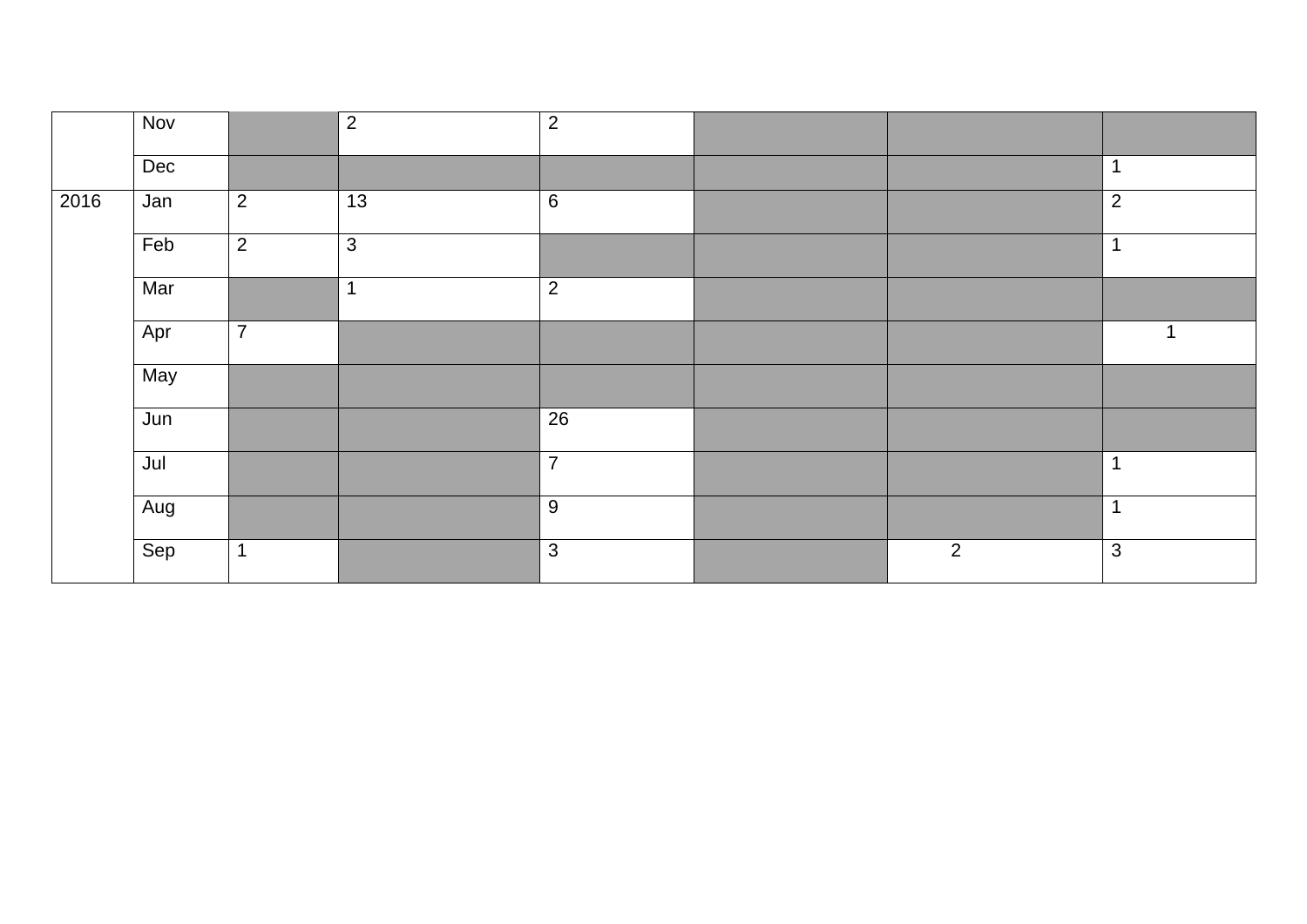*Allegations of civilian casualties received by the British government which may have involved British aircraft* 

| <b>Date</b> | Location                      | <b>Allegation</b>                                                                                                                                                                                                                                                                                                                                                                                                                              |
|-------------|-------------------------------|------------------------------------------------------------------------------------------------------------------------------------------------------------------------------------------------------------------------------------------------------------------------------------------------------------------------------------------------------------------------------------------------------------------------------------------------|
| 13/12/15    | Mosul, Nineveh province, Iraq | Three professors from University of Mosul among four civilians and a Daesh<br>official reportedly killed in alleged Coalition airstrike                                                                                                                                                                                                                                                                                                        |
|             | Mosul, Nineveh province, Iraq | Single-source claim that 19 civilians died in a Coalition airstrike on Mosul. Citing<br>local residents, the National Iraqi News Agency claimed that "coalition aircraft"<br>bombed residential compounds in the Hadbah area east of Mosul, killing 19<br>civilians including six women and four children, and wounding six others."<br>However Airwars' own sources in Nineveh contested claim, suggesting event may<br>not have taken place. |
| 21/12/15    | Mosul, Nineveh province, Iraq | Reuters: "About 20 people, including at least 12 civilians, were killed on Monday<br>in the northern Iraqi city of Mosul, in two air strikes that destroyed houses<br>believed to be used by Islamic State militants, six eyewitnesses and a medical<br>source said."                                                                                                                                                                          |
|             | Mosul, Nineveh province, Iraq | 17 civilians including 4 women and 5 children reported killed in alleged Coalition<br>strike in Wehda and Methak neighbourhoods east of Mosul. Some doubt<br>regarding the incident, with NRN News denying civilians had died.                                                                                                                                                                                                                 |
|             | Mosul, Nineveh province, Iraq | According to three Arabic media sources, 6 civilians reportedly killed and 3 injured<br>- all children and women - after Coalition jets allegedly bombed their house in<br>Keseir village east of Mosul.                                                                                                                                                                                                                                       |
| 22/12/15    | Ramadi, Anbar province, Iraq  | During fierce air and ground assault on Ramadi, local sources said airstrikes had<br>targeted the Jazeerat Al-Khalidiya area NE of Ramadi, resulting in 8 civilian<br>deaths and 12 injuries, most of them women and children.                                                                                                                                                                                                                 |
| 25/12/15    | Ramadi, Anbar province, Iraq  | Military aircraft – which some sources described as the Coalition's – reportedly<br>killed 5 civilians in a Christmas Day strike. According to Al Rafidain the attack<br>could have been the work either of the Iraq Army or the Coalition, noting that<br>"army aviation commander Hamid al-Maliki also confirmed that army helicopters<br>carried out a raid on 50 locations within the city of Ramadi on the day."                          |
| 29/12/15    | Mosul, Nineveh province, Iraq | Alleged Coalition strike on two Daesh positions in western Mosul also reportedly                                                                                                                                                                                                                                                                                                                                                               |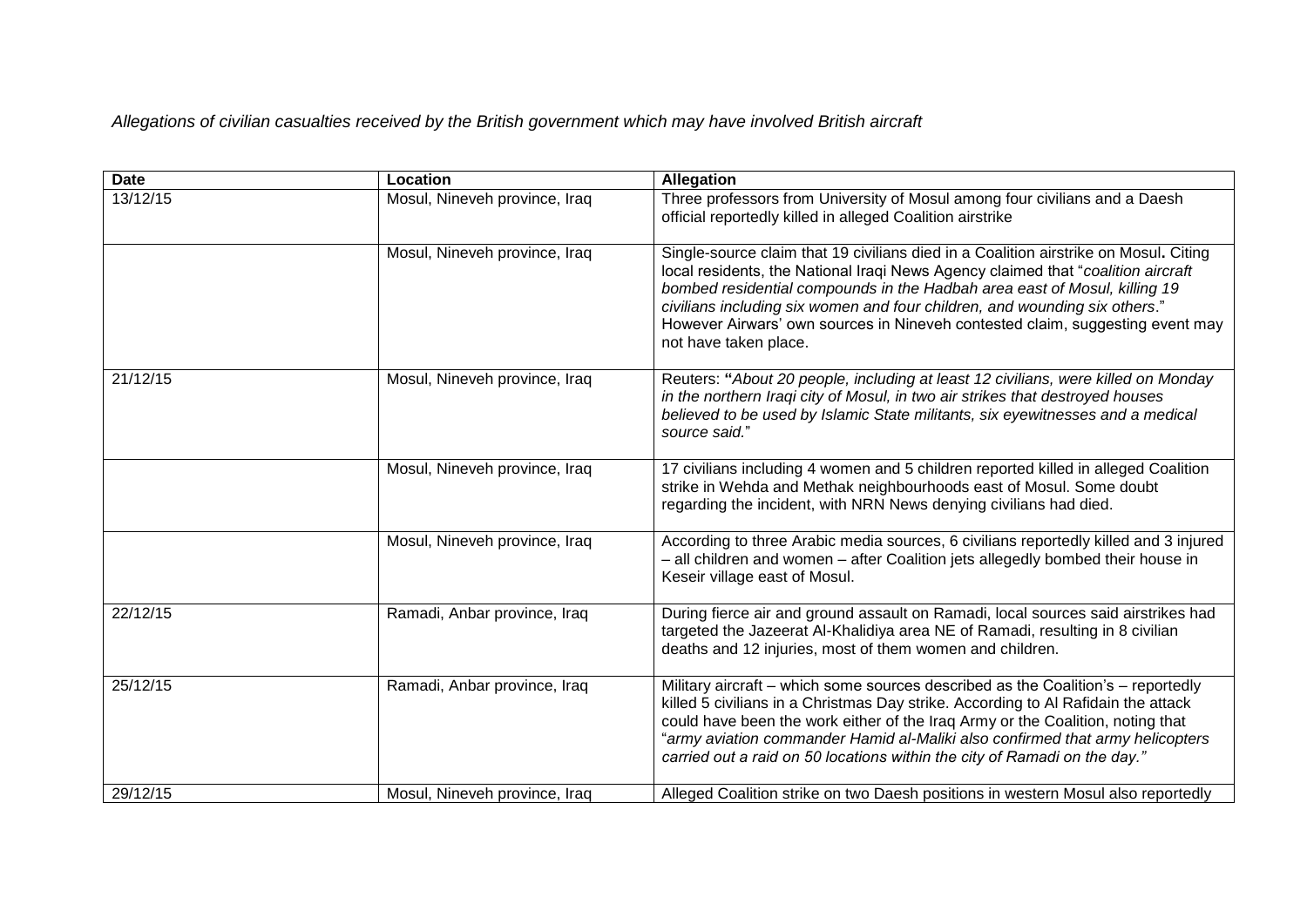|         |                               | led to unspecified number of civilian casualties. According to NRN News, vehicles<br>used by Daesh to transport oil were destroyed in a 1pm strike, killing about 15<br>militants. But the attack also destroyed the 'Cairo' gas station, which in turn<br>damaged a number of civilian homes nearby. In a second alleged incident<br>reported that house targeted in northern Mosul killing 20 Daesh. But according to<br>NRN, "the house is located in a residential area and is surrounded by many other<br>homes, which suffered significant physical damage. Civilians were also killed and<br>injured."                                                                                                                                                        |
|---------|-------------------------------|----------------------------------------------------------------------------------------------------------------------------------------------------------------------------------------------------------------------------------------------------------------------------------------------------------------------------------------------------------------------------------------------------------------------------------------------------------------------------------------------------------------------------------------------------------------------------------------------------------------------------------------------------------------------------------------------------------------------------------------------------------------------|
| 14/1/16 | Mosul, Nineveh province, Iraq | Effectively single-source claim that an alleged Coalition strike on a Mosul court<br>killed 33 civilians who had been detained on petty charges by so-called Islamic<br>State. Three judges also reportedly died. According to Al Mustaqbal, the<br>Coalition targeted "a former Social Welfare Department building" which now<br>functions as a court. The three judges were named as Mohsen Allawi Afri,<br>Walid Rashid and Ghaith Saher Rashidi. The site also said the attack had<br>killed "33 civilian detainees, mostly young people from Mosul who were under<br>investigation by the court."                                                                                                                                                               |
| 18/1/16 | Mosul, Nineveh province, Iraq | Local sources claimed 11 civilians were killed and 6 others wounded, after<br>Coalition aircraft allegedly targeted cars in the Exhibitions area east of Mosul.<br>According to the National Iraqi News Agency, residents in the city's Exhibitions<br>area said the casualties occurred when aircraft fired on vehicles: "The bodies of<br>civilians were handed over to the forensic medicine department, while those<br>injured were taken to hospitals in Mosul." Al Mustaqbal also noted the event,<br>though their story appears to be based on NINA's report. Al Araby said 10<br>civilians died in the event while a further 11 were injured, noting that local<br>sources "did not know whether the bombing had inflicted casualties (on Daesh)<br>or not." |
| 20/1/16 | Ramadi, Anbar province, Iraq  | The Iraqi Spring Media Centre claimed "Coalition fighters" had struck civilians in<br>north west Ramadi, killing 13 civilians and injuring a further 18. Certain News<br>described the alleged Coalition strike as 'retaliatory' though gave no further<br>details, while noting that there was also significant material damage to civilian<br>houses in the area.                                                                                                                                                                                                                                                                                                                                                                                                  |
| 21/1/16 | Hit, Iraq                     | Local sources claimed Coalition airstrikes had struck residential homes in Abu<br>Teban village in Hit, Anbar province west of Ramadi, resulting in the deaths of<br>eight civilians and the injuring of a further 18 - described as mostly women and<br>children.                                                                                                                                                                                                                                                                                                                                                                                                                                                                                                   |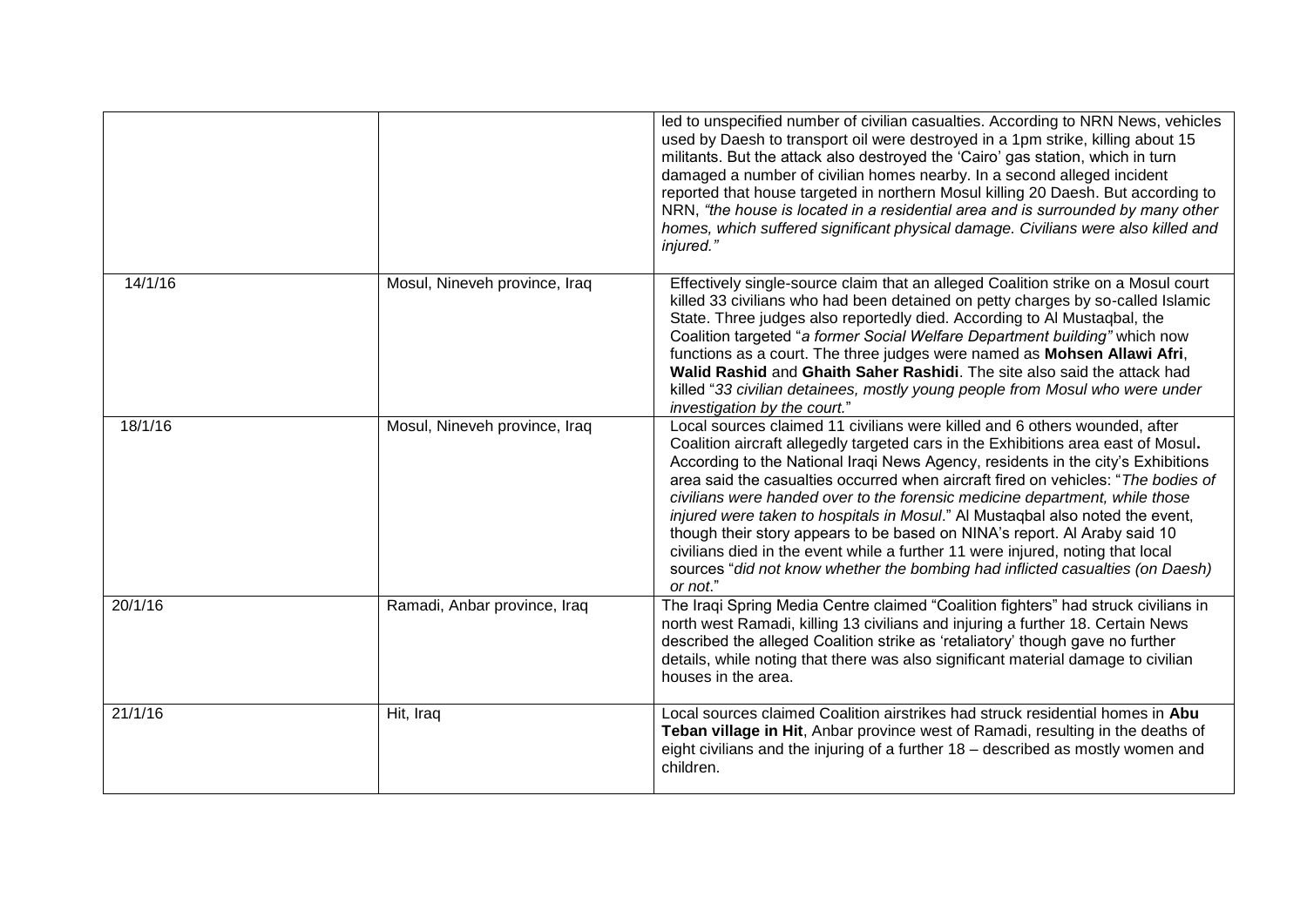| 22/1/16 | Raqqa, Syria                 | There were claims by some of a wedding convoy hit in an alleged Coalition<br>airstrike on Raqqa on the evening of January 22nd. Al Jazeera instead said that<br>"an unmanned drone targeted a car belonging to IS near Bab Baghadad east of<br>the town." The event, which took place in the Baghdad Bab neighbourhood of the<br>city, was alleged by some to have killed 25 or more people "including women and<br>children." However these casualty claims may relate to Russian airstrikes which<br>also reportedly hit the city that day. So-called Islamic State - which issued what it<br>said was a post-strike video - was quick to accuse the US of responsibility for the<br>attack on a 'wedding convoy.' However the Coalition did not publicly declare any<br>strikes on the city that evening. Responding to Airwars, a CJTF-OIR<br>spokesperson stated: "As per the daily strike release on Jan. 23, there were no<br>strikes conducted near Raqqah on Jan. 22." |
|---------|------------------------------|---------------------------------------------------------------------------------------------------------------------------------------------------------------------------------------------------------------------------------------------------------------------------------------------------------------------------------------------------------------------------------------------------------------------------------------------------------------------------------------------------------------------------------------------------------------------------------------------------------------------------------------------------------------------------------------------------------------------------------------------------------------------------------------------------------------------------------------------------------------------------------------------------------------------------------------------------------------------------------|
| 26/1/16 | Hawijah, Iraq                | According to multiple reports, an alleged Coalition airstrike on Hawijah in Kirkuk<br>province resulted in at least 13 civilian deaths. Al Jazeera reported that 16 died in<br>the incident, which it attributed to the Coalition. The AI Amaq Agency (which<br>distributes Islamic State propaganda) reported that 13 civilians died in a 'Coalition<br>strike' while 11 were injured. Local reporter Hamid Hadeed claimed that a family<br>of six were among the dead. Images from the impact site appear to show<br>significant damage to a building.                                                                                                                                                                                                                                                                                                                                                                                                                        |
| 4/2/16  | Hit, Iraq                    | It was reported by several sources that a Coalition air strike had hit the Qalqah<br>area of Hit City, resulting in the deaths of up to six civilians and the wounding of<br>11 others, most of them women and children. Photographs obtained by the Iraqi<br>Spring Media Center appeared to show significant damage, with a number of<br>collapsed homes. One of the civilians killed was later named as Othman Nasser<br>Al Khairi Abdul Rahman.                                                                                                                                                                                                                                                                                                                                                                                                                                                                                                                             |
| 17/2/16 | Al Jayer near Shadadi, Syria | An airstrike targeted a local taxi killing ten civilians according to sources -<br>although there was disagreement over whether the Coalition or Russia was<br>responsible. According to the Hassakah Youth Movement, "the Hyundai belongs<br>to Hussein Morei Al Atiya [who died in the attack]. Mr Atiya transports villagers to<br>Al Hassaka on a daily basis to the goat market in the city." It added that five of<br>those who died were from the AI Addad family - who had recently been detained<br>by Daesh and were only released that day. Shaam News noted: "Activists said an<br>anonymous aircraft believed to belong to the international alliance targeted a<br>civilian car in a village in the area of Abd al Aziz mountain on its way to the city of<br>Hasaka. This resulted in the deaths of ten civilian passengers and the injuring of<br>others." The Syrian Network, the VDC and All4Syria instead blamed Russia. In a                                |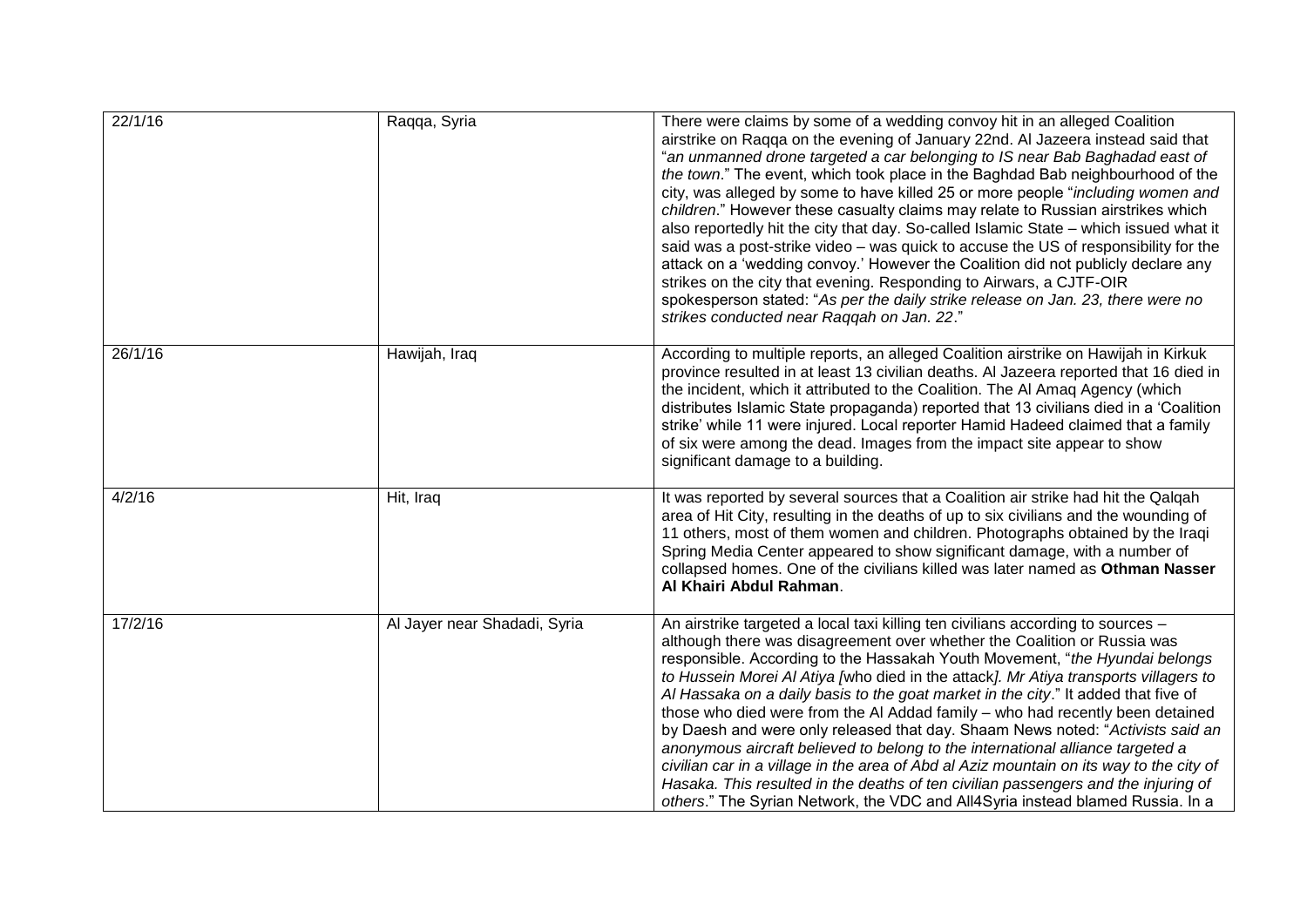|         |                              | detailed later report, the Damascus Center later noted: "At approximately 9:35am<br>on Wednesday February 17 2016, the skies of South Hasaka witnessed a<br>squadron of fighter jets, the colours of which were white and dark white - thought<br>by activists in the field and observers to be Russian aircraft." Six victims were<br>named including 2 children: Abd al-Aziz al-Addad Abu Shahin aged 60 Faysal<br>Abd al-Aziz al-Addad 35 Mohammad al-Hamdo 19 Rageb al-Attalah 16<br>Ahmad al-Hwail 14 Hosain Morei al-Atia [driver] 4 unnamed civilians from al<br>Jayer                                                                                                                                                                                                                                                                     |
|---------|------------------------------|---------------------------------------------------------------------------------------------------------------------------------------------------------------------------------------------------------------------------------------------------------------------------------------------------------------------------------------------------------------------------------------------------------------------------------------------------------------------------------------------------------------------------------------------------------------------------------------------------------------------------------------------------------------------------------------------------------------------------------------------------------------------------------------------------------------------------------------------------|
|         | Al Hazim, Syria              | According to the Hassakah Youth Movement, "International Coalition planes have<br>carried out several raids along the front lines south west of AI Hawl and targets in<br>the village of Al Hazim. There are reports of the martyrdom of several<br>civilians." Shaam News also reported that Coalition airstrikes in support of Kurdish<br>forces "led to the deaths of a number of civilian martyrs in Al Hazim."                                                                                                                                                                                                                                                                                                                                                                                                                               |
|         | Hit, Iraq                    | Local sources claimed Coalition or Iraqi government aircraft struck the Sina'i,<br>Bakir and Jame'iya neighbourhoods in Hit district, western Anbar, resulting in the<br>deaths of 2 or 3 civilians and the injuring of 5 more. Daesh-linked Al A'amag said<br>the strikes were the work of the Coalition. The Iraqi Spring Media Center did not<br>specify whether the aircraft were Iraqi or Coalition, while Yagen said the attacks<br>were the work of the Iraq Army.                                                                                                                                                                                                                                                                                                                                                                         |
|         | Hadadiya near Shadadi, Syria | Alleged Coalition airstrikes on three or four Daesh-controlled villages killed 15<br>civilians including three children, according to both the Syrian Observatory and<br>the Hassakah Youth Movement. In a later report, the Damascus Center noted:<br>"On the afternoon [of Wednesday 17th February 2016), planes likely to be the<br>Coalition launched more than ten air strikes, affecting several civilian sites in the<br>countryside of southern Hassakah including houses inhabited by unarmed<br>civilians. More than 40 civilians died and nearly 70 were wounded, with the<br>following towns south of Hassakah targeted: (Traykham, Al Hadidiya, al Madina,<br>Al Khalifa "Gouna", Alhalil, Abu Vichke, Umm Hajra, Al'ammo, Alhoiesh<br>"Albu Frio")." Blogger Siraj al Hasskawi later issued the names of those he said<br>had died. |
| 20/2/16 | NE of Ramadi/ Fallujah, Iraq | Ameriat Al Fallujah council complained that a mistaken strike by unspecified<br>aircraft had hit a civilian house in the village 17km south of Fallujah, which<br>resulted in the death of one civilian and the injuring of 7 others. According to                                                                                                                                                                                                                                                                                                                                                                                                                                                                                                                                                                                                |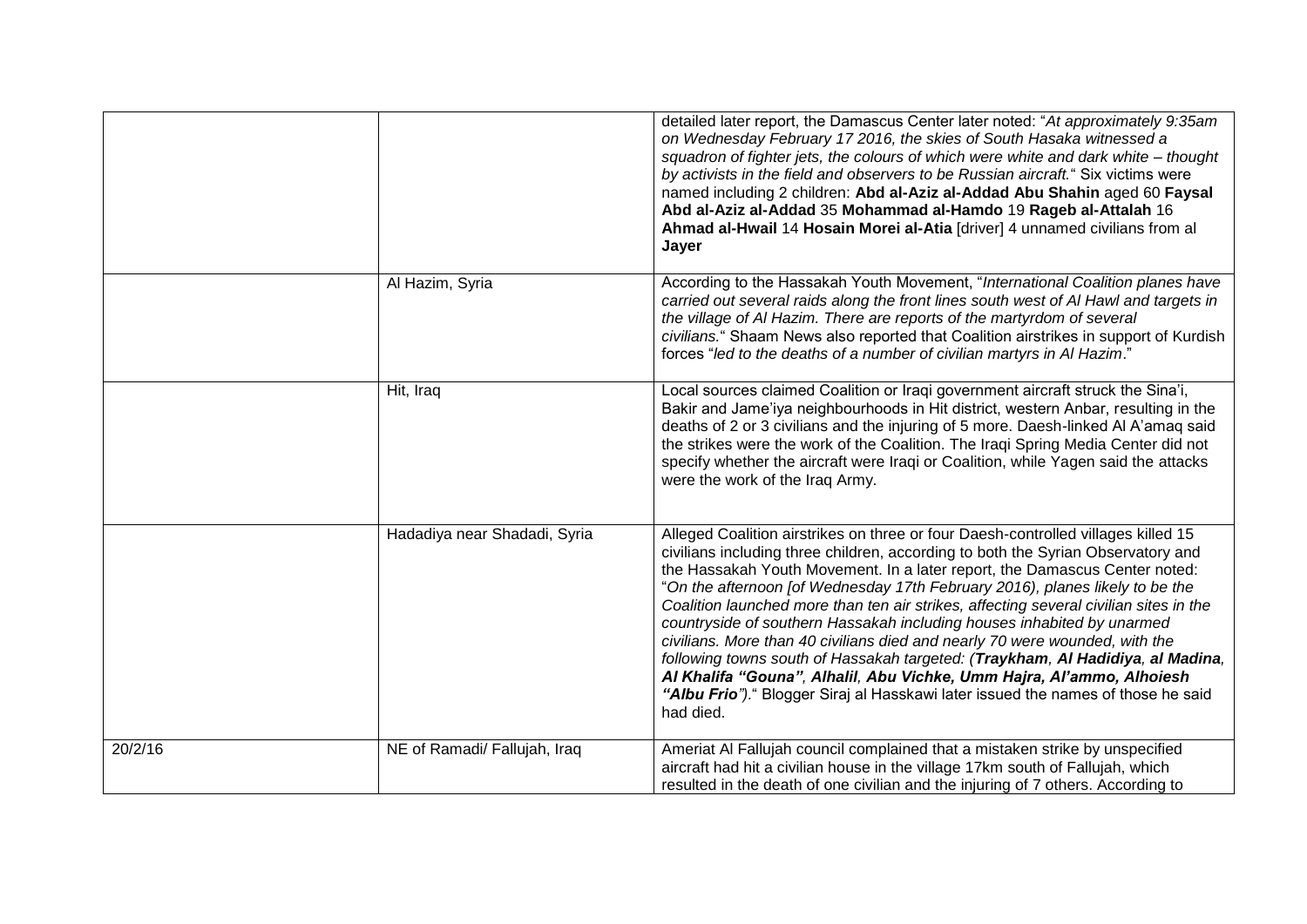|            |                               | Shaker Mahmoud, head of the council, the strike hit a house in the Heramat<br>Amiriyah district. He also complained that "the region is controlled by Iraqi security<br>forces and tribesmen."                                                                                                                                                                                                                                                                                                                                                                                                                                                                                                                                                                                                                                                                                                                                                                                                                                                                                                                                                                        |
|------------|-------------------------------|-----------------------------------------------------------------------------------------------------------------------------------------------------------------------------------------------------------------------------------------------------------------------------------------------------------------------------------------------------------------------------------------------------------------------------------------------------------------------------------------------------------------------------------------------------------------------------------------------------------------------------------------------------------------------------------------------------------------------------------------------------------------------------------------------------------------------------------------------------------------------------------------------------------------------------------------------------------------------------------------------------------------------------------------------------------------------------------------------------------------------------------------------------------------------|
| 26/2/16    | Mosul, Nineveh province, Iraq | Local sources reported that up to 5 civilians died, including children, when more<br>than 30 Daesh fighters were killed and injured in alleged Coalitions strike on the<br>Mayer garage near Baghdad Street in eastern Mosul. According to NRN News the<br>night time attack targeted 40 trucks being used by Daesh to transport goods<br>between Syria and Iraq. But five non-combatants also died. Among those injured<br>in a second strike were members of the local civil defence force attending the<br>scene. A propaganda video later released by Al A'amaq showed significant<br>destruction at the site, along with a number of dead and injured civilians.                                                                                                                                                                                                                                                                                                                                                                                                                                                                                                 |
| 7/3/16     | Hit, Iraq                     | Twelve civilians reportedly died when their homes were struck in alleged Coalition<br>airstrikes at Hit - although no strikes were publicly declared in the near vicinity.<br>According to local media, among those killed 'in Coalition strikes' were Hadi<br>Hassan Jihad, Bashar Hadi Jihad and five other family members with several<br>more wounded, near the secondary school for girls in Jamyiah neighbourhood;<br>and Fadel Awad Alasaffi and his wife, who died when the nearby<br>Meteorological Department was bombed.                                                                                                                                                                                                                                                                                                                                                                                                                                                                                                                                                                                                                                   |
| 9/3/16     | Asiriya near Hit, Iraq        | In a major mass casualty incident, 69 civilians were reported killed and 100<br>injured after Coalition or possibly Iraq government aircraft allegedly struck the<br>village of Asriyah. All of the victims were said to be from the Al Bojaber tribe.<br>According to al Rafidain and other sources, fifteen of those killed were said to be<br>from the AI Jabri family, including head of the household Matar Dayih Kattah AI<br>Jabri. Only one member of the family reportedly survived, a baby named as<br>Malak Juma Al Jabri. Sheikh Zeidan Al Jabri, the chief sheikh of the Al Bijaber<br>tribe, told Al Jazeera that his tribe members had stayed at their homes in Asriyah<br>village during a nearby government offensive against Daesh. He claimed<br>international Coalition and Iraqi forces had targeted them with airstrikes and killed<br>dozens, mostly children and women. There were claims that medical personnel<br>were initially prevented by the Iraq Army from entering the town, because it had<br>been classed as a military operations area. News of Iraq said the attack was the<br>work of both the Coalition and the Iraq military. |
| 18-19/3/16 | Hawijah, Iraq                 | Up to 41 civilians were allegedly killed and 53 injured in an airstrike on Hawijah                                                                                                                                                                                                                                                                                                                                                                                                                                                                                                                                                                                                                                                                                                                                                                                                                                                                                                                                                                                                                                                                                    |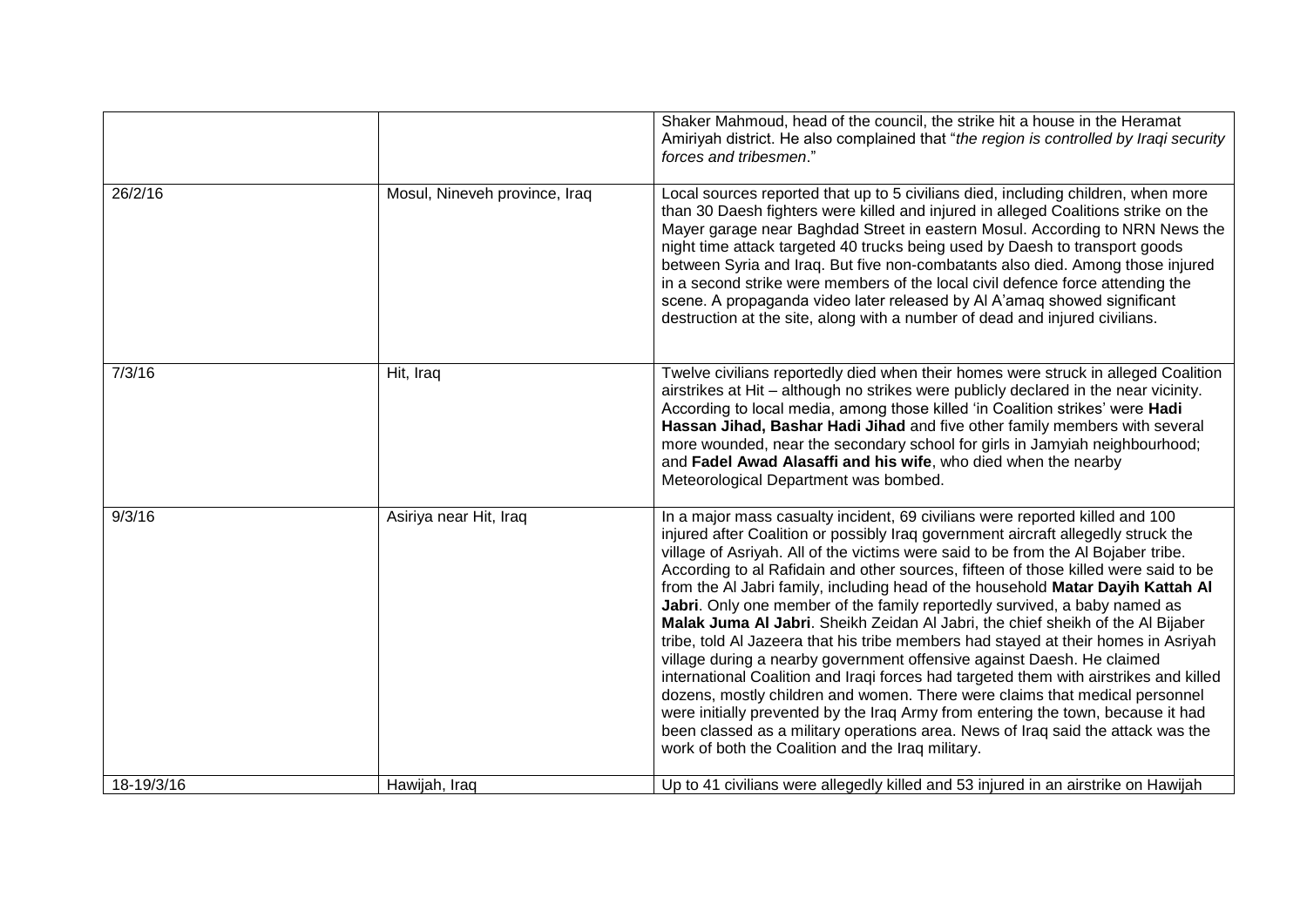|            |                                   | which was said to have struck the city's main market and hospital. The Daesh-<br>linked AI A'amaq Agency initially reported the "Killing of four [civilians] and the<br>wounding of 10 - most of them women and children - in an air strike targeting a<br>market in the town." Subsequent reports said the town's main hospital was also<br>targeted – and was "completely destroyed" according to one source. Mass<br>casualties were claimed. Some local sources claim the event was an act of<br>'revenge' following the earlier shooting down of an Iraqi military aircraft. A Daesh<br>propaganda video titled 'Iraqi Air Strikes on Hospital' showed extensive<br>destruction and casualties. Only after the reported strike on the hospital did local<br>media begin blaming the Coalition, insisting there were as many as 100 civilian<br>dead and injured. One source - Dijlah TV - claimed the event was a joint Iraqi-<br>Coalition raid which had mistakenly bombed the hospital. |
|------------|-----------------------------------|-------------------------------------------------------------------------------------------------------------------------------------------------------------------------------------------------------------------------------------------------------------------------------------------------------------------------------------------------------------------------------------------------------------------------------------------------------------------------------------------------------------------------------------------------------------------------------------------------------------------------------------------------------------------------------------------------------------------------------------------------------------------------------------------------------------------------------------------------------------------------------------------------------------------------------------------------------------------------------------------------|
| 27/3/16    | Mosul, Nineveh province, Iraq     | Four children were injured in an alleged Coalition airstrike at Wadi Hajar to the<br>south of Mosul, as a major military offensive to clear Nineveh of Daesh continued.<br>According to NRN News, jets from the US-led alliance targeted the Daesh-held<br>village which also led to civilian casualties.                                                                                                                                                                                                                                                                                                                                                                                                                                                                                                                                                                                                                                                                                       |
| 30-31/3/16 | Hit, Iraq                         | An alleged Coalition airstrike on the Qalqa neighbourhood of Hit resulted in 20<br>civilians reportedly injured, and the death of a child named as Bakir Hassan<br>Nadir. According to Hit News, the home of gas seller Lutfi Abu was also hit. News<br>of Iraq quoted what it said was a local source: "Warplanes of the international<br>coalition bombed residential areas behind Hit general hospital the bombing<br>destroyed a number of civilian houses, and led to the martyrdom and wounding of<br>20 civilians."                                                                                                                                                                                                                                                                                                                                                                                                                                                                      |
| 5/4/16     | Mosul (i) Nineveh province, Iraq  | A likely targeted operation in Mosul killed ISIL's media chief in the city when his<br>car was struck – but also reportedly slew his wife and five children. The night time<br>attack reportedly killed Daesh 'Media Minister' Abdel Qader in his car in the<br>vicinity of the city's Saddam Hospital. However, according to NRN News "his wife<br>and five of his children were with him in the car at the moment of the bombing."<br>Also see below incidents.                                                                                                                                                                                                                                                                                                                                                                                                                                                                                                                               |
| 5/4/16     | Mosul (ii) Nineveh province, Iraq | In the third reported civilian casualty event of the day [but see also above], seven<br>civilians from the same family including children and women were reported killed<br>after Coalition jets allegedly targeted an ISIL-occupied house but missed, instead<br>striking the next door house. The attack reportedly took place in the Engineers<br>neighbourhood of west Mosul, and the Daesh militants targeted were said to be                                                                                                                                                                                                                                                                                                                                                                                                                                                                                                                                                              |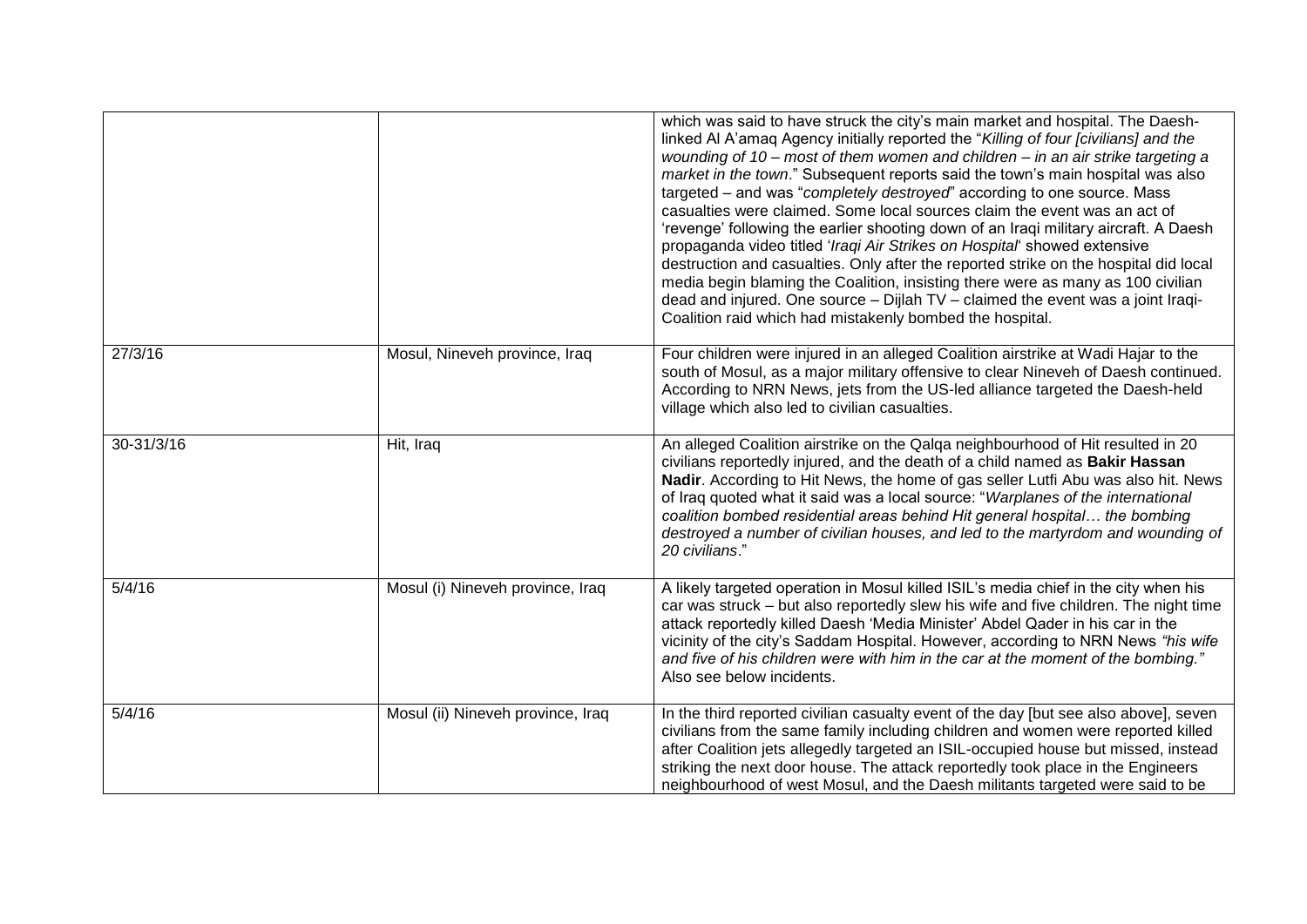|         |                               | Chinese in origin. Ara News cited local journalist Raafat Alzerara: "The missile<br>landed on a house next door, killing a whole family of seven people the shelling<br>did not cause any damage to the Chinese ISIL fighters who survived the incident<br>and evacuated the immediate area for fear of being targeted again."                                                                                                                                                                                                                                                                                                                                                                                                                                                                                                                                                                                                                                                                                                                                                                                                                                                                                                                                                                                                                                                                                                                                                                                                                                                                                                                                                                                                                                             |
|---------|-------------------------------|----------------------------------------------------------------------------------------------------------------------------------------------------------------------------------------------------------------------------------------------------------------------------------------------------------------------------------------------------------------------------------------------------------------------------------------------------------------------------------------------------------------------------------------------------------------------------------------------------------------------------------------------------------------------------------------------------------------------------------------------------------------------------------------------------------------------------------------------------------------------------------------------------------------------------------------------------------------------------------------------------------------------------------------------------------------------------------------------------------------------------------------------------------------------------------------------------------------------------------------------------------------------------------------------------------------------------------------------------------------------------------------------------------------------------------------------------------------------------------------------------------------------------------------------------------------------------------------------------------------------------------------------------------------------------------------------------------------------------------------------------------------------------|
| 7/4/16  | Qayarrah, Iraq                | Up to 11 civilians were alleged killed in a reported Coalition airstrike in the vicinity<br>of Qayyarah. According to the Iraqi Revolution site, the 11 died at Haj Ali, also<br>the scene of a major incident the previous day. However no additional information<br>is presently known.                                                                                                                                                                                                                                                                                                                                                                                                                                                                                                                                                                                                                                                                                                                                                                                                                                                                                                                                                                                                                                                                                                                                                                                                                                                                                                                                                                                                                                                                                  |
| 11/4/16 | Mosul, Nineveh province, Iraq | According to Iraq Oil Report at least 10 civilians died and 20 were injured<br>following Coalition airstrikes on Daesh bases around Mosul. Citing local sources,<br>it noted: "On April 11, coalition air strikes also took out IS bases in Sawas in the<br>south, Sukar on the east and the Filastin (Palestine) area on the west sides of<br>Mosul. But in striking targets in these residential neighborhoods, the coalition also<br>killed at least 10 civilians and wounded at least 20 more in total, according to two<br>eyewitnesses at the scene of each strike who reported the bodies they saw."<br>Prompted by Iraq Oil Report, the Coalition said it was reviewing the claims: "When<br>asked to comment on these incidents, [chief Coalition spokesman Colonel Steve]<br>Warren said the coalition conducted airstrikes 'near Mosul' on April 7 and 11, but<br>did not confirm the particulars of the strikes. 'We have not received previous<br>allegations of civilian casualties in the area. Now that we have received this<br>allegation, as with any allegation we receive, we will review any information we<br>have about the incident, including information provided by third parties, such as<br>the proximity of the location to CJTF airstrikes, and any other relevant information<br>presented,' Warren said, saying the coalition encourages reporting of civilian<br>casualty allegations. If the information supporting the allegation is determined to<br>be credible, we will then determine the next appropriate step. We take all feasible<br>measures during the targeting process to avoid or minimize civilian casualties or<br>collateral damage and to comply with the principles of the Law of Armed Conflict,'<br>Warren said." |
| 19/4/16 | Mosul, Nineveh province, Iraq | According to local sources, up to eight civilians were killed and others injured after<br>Coalition jets struck the AI Hadbah apartment complex in western Mosul. "Many"<br>Daesh fighters were also reported killed. NRN said it was a night time attack: "Our<br>correspondent says the bombing killed and wounded a number of civilians, noting<br>that foreign elements in Daash were also killed during the shelling. Our<br>correspondent also said the bombing caused considerable material damage to<br>residential buildings and civilian property." Iraqi Revolution said a neighbourhood                                                                                                                                                                                                                                                                                                                                                                                                                                                                                                                                                                                                                                                                                                                                                                                                                                                                                                                                                                                                                                                                                                                                                                        |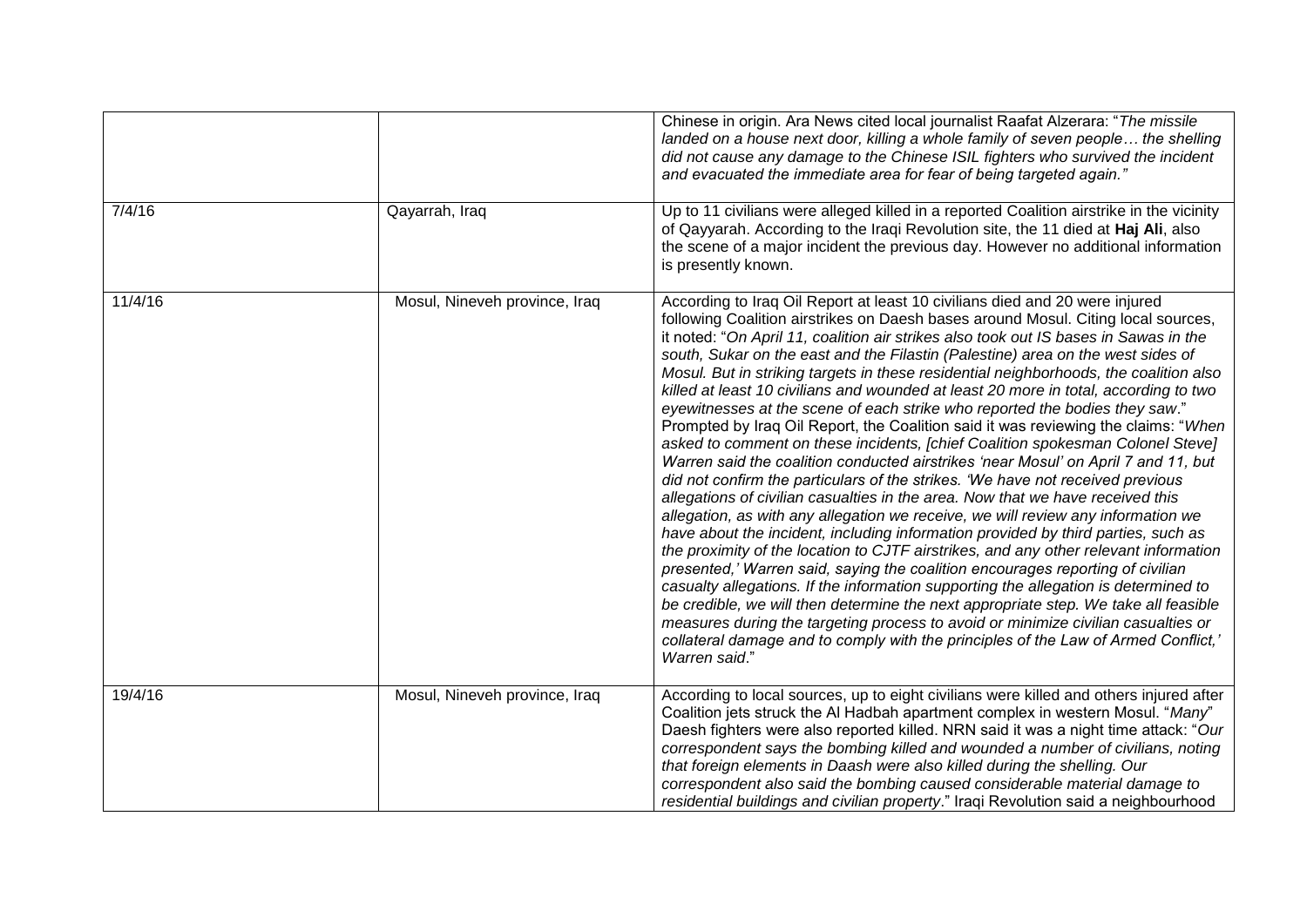|            |                                      | gas station was also hit in the Coalition attack. Reports described the AI Hadbah<br>complex as being inhabited by Daesh fighters and their immediate families. Two<br>victims were later named as Ahmad Khalid and Waleed [or Amjad] Khalid (who<br>may have been sewage workers for the city.) The Daesh-linked Al A'Amag<br>claimed four children, two women and a man were killed. Al Noor also said that<br>four children and their mother died.                                                                                                                                                                                                                                                                                                                                                                                                                                                                                                              |
|------------|--------------------------------------|--------------------------------------------------------------------------------------------------------------------------------------------------------------------------------------------------------------------------------------------------------------------------------------------------------------------------------------------------------------------------------------------------------------------------------------------------------------------------------------------------------------------------------------------------------------------------------------------------------------------------------------------------------------------------------------------------------------------------------------------------------------------------------------------------------------------------------------------------------------------------------------------------------------------------------------------------------------------|
| 21-22/4/16 | Abu Kamal, Syria                     | Up to ten members of one family were reported killed in alleged Coalition night<br>time strikes on AI Bukamal. According to the Deir Ezor Observatory there were<br>three Coalition strikes on the city, all after midnight. And News of the Revolution<br>reported that "International coalition planes last night carried out four raids<br>targeting the cement factory, the Krash factory, al Sina'a [industrial area], al<br>Hizam AI Akhdar [the green belt], and there is news of the martyrdom of an entire<br>family." Free Deir Ezzor Broadcast named the victims, but said the attack was by<br>Russia: "Khamees Said al Matar and nine members of his family were killed<br>after warplanes targeted their house last night. The house was totally destroyed."<br>However the Coalition has confirmed carrying out strikes in the vicinity. The<br>Syrian Network placed the Coalition death toll at four civilans, which it said<br>included a woman. |
| 19/5/16    | Mosul, Nineveh province, Iraq        | A single source, Yaqen, claimed 40 civilians were killed and injured in Coalition<br>airstrikes on Mosul. According to the local news group, "A source said that 'the<br>bombing targeted areas of the Ghazlai camp project as well as the University of<br>Mosul, and the shelling was followed by another bombing which targeted the<br>same areas after the gathering of civilians and ambulances at the first bombing<br>site.' The source added that 'serious damage was caused to civilian houses and<br>shops near the shelling areas." No additional information is presently known.                                                                                                                                                                                                                                                                                                                                                                       |
| 20/5/16    | Al Arshaf, Aleppo governorate, Syria | Up to ten civilians were reported killed in an alleged Coalition evening strike at Al<br>Arshaf village on the outskirts of Ekhitrin town, in the northern Aleppo countryside.<br>Syria Urgent initially said 6 civilians died $-4$ women and two men $-$ with another<br>four injured "following an American raid." The Syrian Observatory placed the<br>death toll at seven, saying all the victims came from one family. And Shaam News<br>said ten died, including 5 women. VDC later named the following 10 victims, most<br>from one family: Khadijeh Jamal Rajab - girl Ineam Jamal Rajab - girl<br>Mohammad Rajab - man Bashar Mohammad Bashar - man Aysha Rajab -<br>woman Israe Mohammad Rajab - girl Jamal Rajab - man Salha Mohammad<br>Jomea - woman 2 unidentified adult males                                                                                                                                                                       |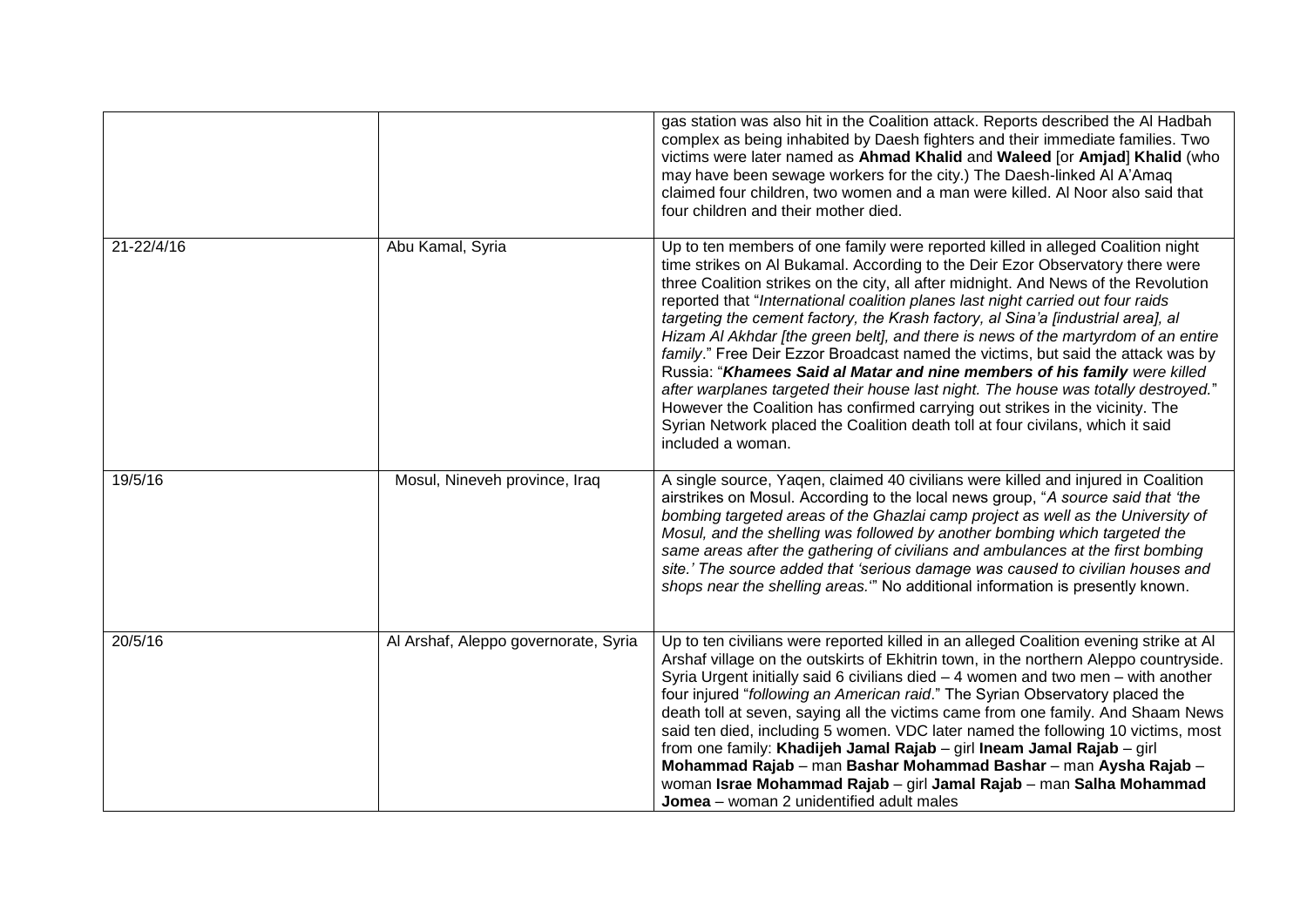| 23/5/16 | Mosul, Nineveh province, Iraq    | A reported Coalition strike on the home of an ISIL fighter in Mosul also allegedly<br>killed his wife and children, according to local reports. NRN News, citing a source<br>in the east of the occupied city, reported: "The Daesh fighter was standing at the<br>door of his home when first missile struck him and dismembered him. A second<br>more powerful missile then fell on the house, killing all members of his family of<br>five people, including women and children." News of Iraq published a photograph<br>of what it said was the destroyed building. |
|---------|----------------------------------|-------------------------------------------------------------------------------------------------------------------------------------------------------------------------------------------------------------------------------------------------------------------------------------------------------------------------------------------------------------------------------------------------------------------------------------------------------------------------------------------------------------------------------------------------------------------------|
| 23/5/16 | Al Mayadeen, Dayr az zawr, Syria | Shaam News reported that an 'entire family' was injured in an alleged Coalition<br>evening airstrike on AI Mayadeen. No additional details are presently known                                                                                                                                                                                                                                                                                                                                                                                                          |
| 2/6/16  | Mosul, Nineveh province, Iraq    | Four civilians were reported killed and 20 others wounded, and three members<br>of Daesh died, after a Coalition drone allegedly targeted an ISIS car, according<br>to local sources. Nineveh Operations Command reportedly said that a<br>"Hyundai" vehicle carrying three Daesh members was struck near a garage<br>which sold chickens. The source said that "corpses littered the street".                                                                                                                                                                          |
| 6/6/16  | Fallujah, Anbar province, Iraq   | A reported air raid by Iraqi or Coalition aircraft on the Julan neighbourhood of<br>Fallujah resulted in the deaths of an entire family. Najah Jameel Mahmoud Al-<br>Lihibi, his wife and their five children all died in the attack, according to local<br>media. Reports noted that both Iraqi government and Coalition aircraft<br>conducted strikes in the vicinity, making attribution difficult.                                                                                                                                                                  |
| 8/6/16  | Mosul, Nineveh province, Iraq    | Multiple civilians were reported killed and injured in alleged Coalition airstrikes<br>on the July 17th district of Mosul. According to Mosul Eye, the strikes on a<br>Wednesday night took place at prayer time near a mosque<br>in the Almoghait area - particularly busy during Ramadan. The attack "left"<br>several civilians killed and wounded as well as elements of Daesh." Iraqi<br>Revolution said "dozens of civilians" were killed and injured, publishing a<br>graphic photo of what it said was the attack.                                              |
| 15/6/16 | Fallujah, Anbar province, Iraq   | Local sources reported that the Coalition shelled the Hasi area of Fallujah, leading<br>to the death of six families, two of whom were killed while trying to leave Fallujah.<br>Al Fallujah Online said 10 people died, including four women and three children,<br>and that 13 others were wounded, including five children and four women. The<br>victims of one of those two families have been named by Iraqi Spring Media as:<br>"Ibrahim Taha Aboud Al-Hadid Al-Esawi', with his wife and sons: "Taha, Abdul<br>Qadir and Ahmad".                                |
| 16/6/16 | Fallujah, Anbar province, Iraq   | A single source, Yagein, reported that airstrikes on neighbourhoods in Falluiah                                                                                                                                                                                                                                                                                                                                                                                                                                                                                         |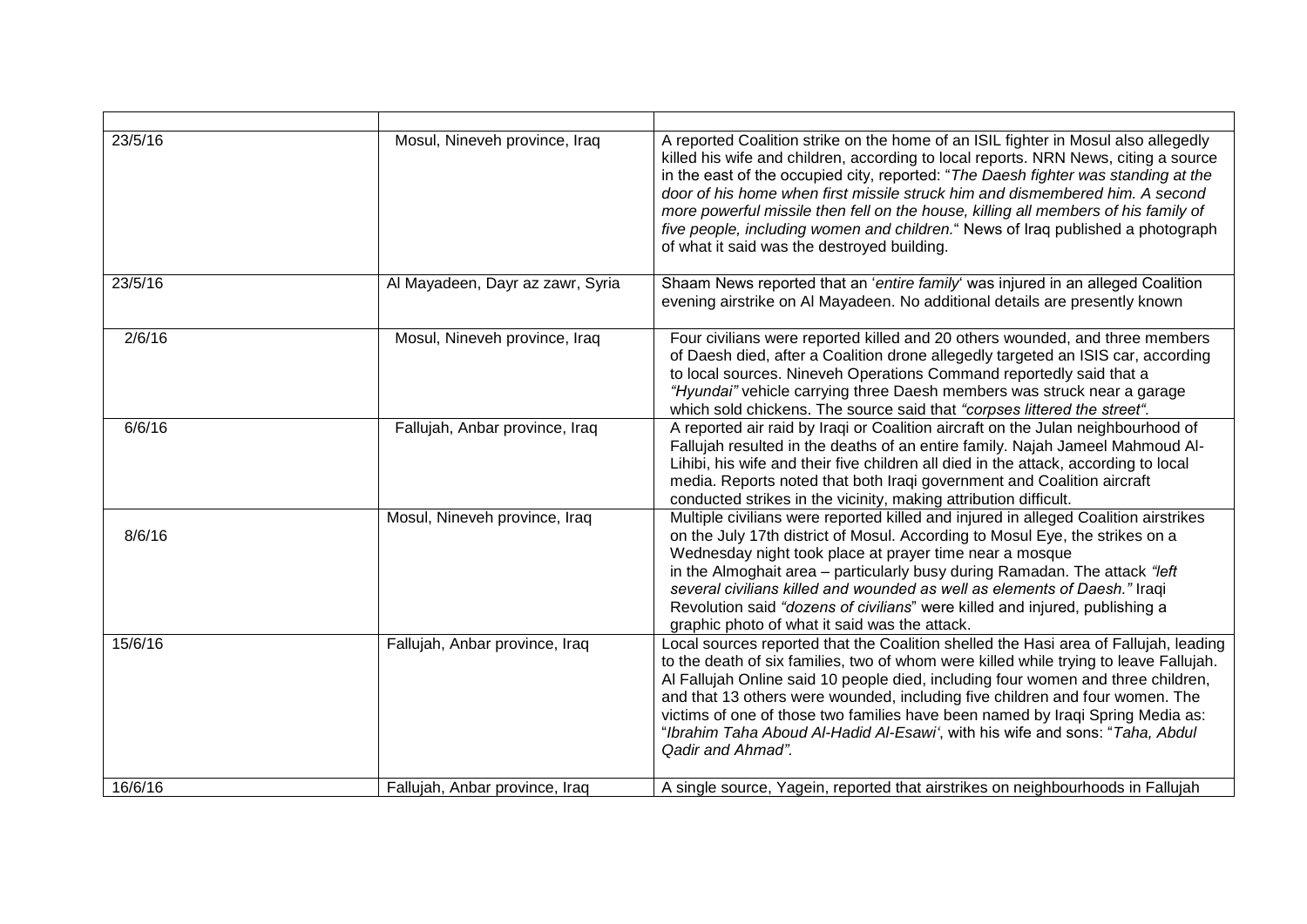|            |                                                 | killed 10 civilians and injured 15 more. However it was not clear from the report<br>who was responsible, as it referred to "aggressive shelling (government and<br>international)". The report said "the emergency Fallujah General Hospital received<br>thirteen wounded (including five children and four women), also received the<br>bodies of ten people (including four children and three women)."                                                                                                                                                                                                                                                                                                                                                                                                                                                                                                                                                                                                                                                                                                                                                                                                                                                                 |
|------------|-------------------------------------------------|----------------------------------------------------------------------------------------------------------------------------------------------------------------------------------------------------------------------------------------------------------------------------------------------------------------------------------------------------------------------------------------------------------------------------------------------------------------------------------------------------------------------------------------------------------------------------------------------------------------------------------------------------------------------------------------------------------------------------------------------------------------------------------------------------------------------------------------------------------------------------------------------------------------------------------------------------------------------------------------------------------------------------------------------------------------------------------------------------------------------------------------------------------------------------------------------------------------------------------------------------------------------------|
| 27/6/16    | Manbij, Aleppo governorate, Syria               | Up to seven civilians from one family were reported killed n an alleged Coalition<br>strike on Manbij, according to multiple sources. Manbij Mother of the World placed<br>the death toll at 7, though the Syrian Network reported that four died - including 2<br>children. However a local activist (whose<br>account is now suspended by Twitter) challenged the claim: "The news of the<br>death of an entire family in their home near al Sharia school west of the town is a<br>lie. There are no civilians there as some of them fled and others are taking refuge<br>inside the city."                                                                                                                                                                                                                                                                                                                                                                                                                                                                                                                                                                                                                                                                             |
| 27-28/6/16 | Al Khafsa, Manbij, Aleppo<br>governorate, Syria | Seven civilians were reported killed in a 2am airstrike at AI Khafsa by either<br>Russian or Coalition aircraft. Manbij Mother of the World was among the first to<br>report the event: "Coalition planes bomb the area of al Khafsa east of the<br>cemetery with two missiles at exactly 02:00 am. There is news of a massacre in<br>which an entire displaced family has been killed. We await further details from our<br>correspondent." The Syria Press Centre and Free Syria 2011 blamed unidentified<br>aircraft. And the Halab News Network and the Syrian Network blamed Russia.                                                                                                                                                                                                                                                                                                                                                                                                                                                                                                                                                                                                                                                                                  |
| 28-29/6/16 | Fallujah, Anbar province, Iraq                  | Local sources claimed that families of ISIS members and other civilians were<br>killed or wounded after Iraqi government and Coalition aircraft targeted Daesh<br>convoys fleeing Fallujah to Ramadi Island. According to the US military blog War<br>Is Boring, "Between 9:00 and 10:00 at night on June 28, Iraqi military intelligence<br>detected the movement of numerous vehicles from Fallujah in a southwesterly<br>direction along the road to Amiriyat Fallujah. Iraqi army helicopters took over the<br>job of tracking the movement. Around 10:00 that night, intelligence reports<br>indicated Islamic State militants were fleeing Fallujah - seemingly explaining the<br>huge convoy. Baghdad informed the Americans, but CJTF-OIR<br>denied permission for its warplanes to attack the area in question, as the vehicles<br>in question could be carrying civilians." The Washington Post also cited US<br>officials as sayng they "could not immediately determine whether there were<br>civilian casualties." Based on interviews with Iraqi pilots, War Is Boring continued:<br>"The ISIS convoy included more than 400 vehicles, most of which were civilian.<br>Iragis are convinced that majority of their occupants were militants. So Iragi pilots |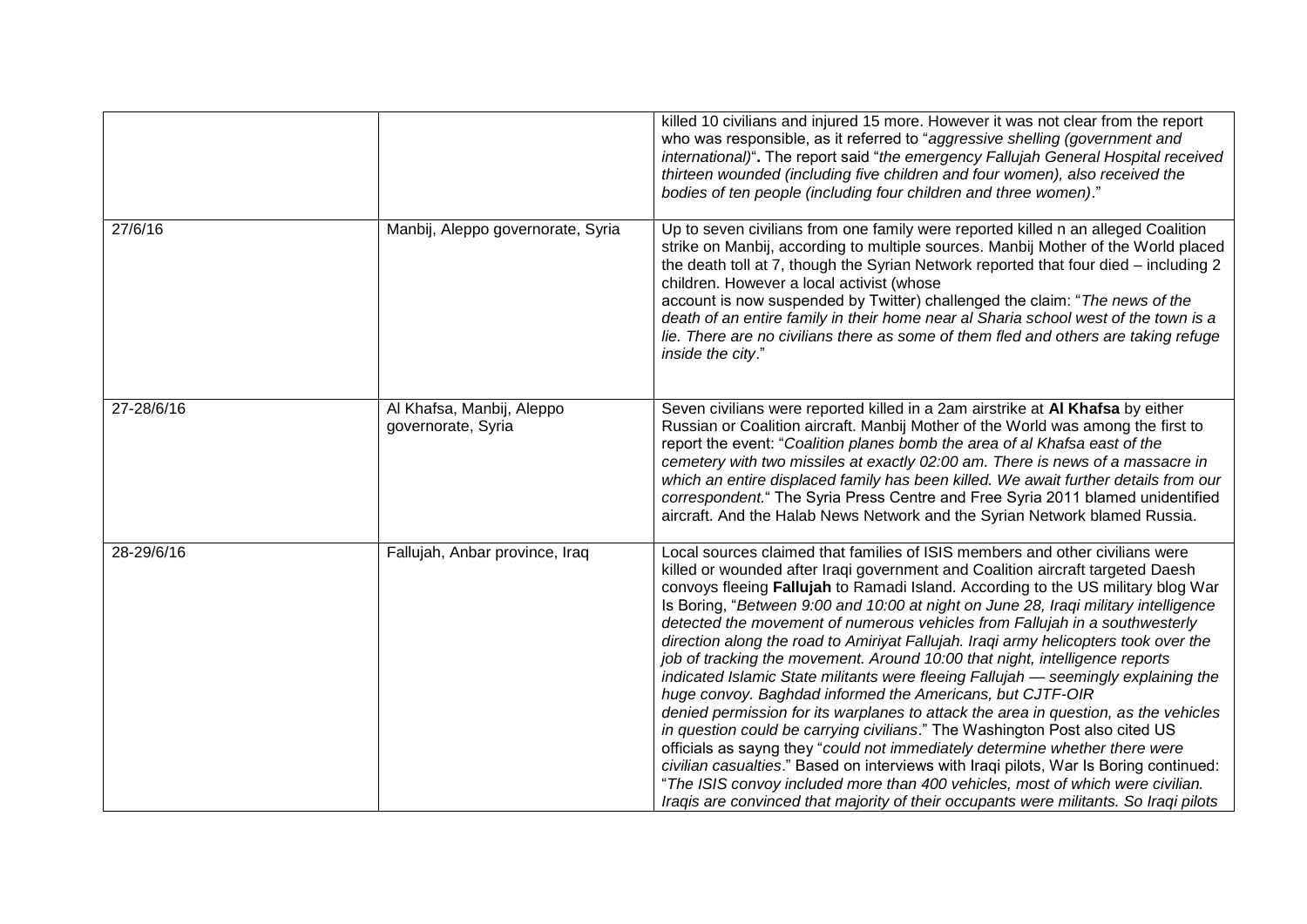|         |                               | took the initiative. They called their political leaders in Najaf and, four hours later,<br>attack orders came down. The first two helicopters took off at 1:30 in the morning<br>on June 29. As they approached the area, they encountered heavy automatic<br>gunfire from the ground. The shooting confirmed to the pilots - this was an<br>Islamic State convoy. The pilots counted more than 400 vehicles. They'd never<br>seen such a huge column before." Approximately half of the vehicles were<br>destroyed. Coalition aircraft then also joined in the attack: "It's possible that some<br>of vehicles carried militants' families — which is apparently why the United States<br>initially refused to take part in the operation. According to CJTF-OIR spokesman<br>Col. Chris Garver, U.S. aircraft eventually did participate in an attack on the<br>convoy, although they specifically avoided the part of the column the coalition<br>suspected of carrying civilians." The Coalition later reported it had destroyed up to<br>55 vehicles in its attacks. The Washington Post quoted Coalition spokesman<br>Colonel Garver as saying that 'for the bombing of the Fallujah convoy, the U.S. Air<br>Force "put everything up in the air," including B-52 bombers and AC-130 Spectre<br>gunships.'                                                                                                                                                                                                                 |
|---------|-------------------------------|-----------------------------------------------------------------------------------------------------------------------------------------------------------------------------------------------------------------------------------------------------------------------------------------------------------------------------------------------------------------------------------------------------------------------------------------------------------------------------------------------------------------------------------------------------------------------------------------------------------------------------------------------------------------------------------------------------------------------------------------------------------------------------------------------------------------------------------------------------------------------------------------------------------------------------------------------------------------------------------------------------------------------------------------------------------------------------------------------------------------------------------------------------------------------------------------------------------------------------------------------------------------------------------------------------------------------------------------------------------------------------------------------------------------------------------------------------------------------------------------------------------------------------------|
| 30/6/16 | Mosul, Nineveh province, Iraq | According to local sources, a targeted Coalition strike on the local head of ISIL's<br>sharia courts killed both him and his wife. They reportedly held French passports.<br>The strike targeted the Al-Majmoa' Al-Thaqafiya area of western Mosul.                                                                                                                                                                                                                                                                                                                                                                                                                                                                                                                                                                                                                                                                                                                                                                                                                                                                                                                                                                                                                                                                                                                                                                                                                                                                               |
| 30/6/16 | Ramadi, Anbar province, Iraq  | A second sequence of Coalition and Iraqi strikes on a major vehicle convoy (see<br>June 29th) again destroyed hundreds of vehicles. But civilian casualties were<br>again feared. Iraqi Revolution reported in the early hours of June 30th "the<br>martyrdom and wounding of dozens of displaced families between Tarrah and<br>Ramadi island, after the government and international aircraft targeted their<br>vehicles." In a later chronology of the attack, War is Boring reported: "Shortly after<br>the first convoy's destruction, Iraqi military intelligence received reports of another<br>Islamic State convoy — around 30 vehicles — leaving Fallujah in a northwesterly<br>direction. Next came reports of militants - apparently survivors of the first column<br>— killing many civilians <b>east of Ramadi</b> . On June 30, the Iraqi army deployed a<br>number of Bell 407 scout helicopters and Mil Mi-28 gunships to reconnoiter the<br>situation. After encountering automatic weapons fire, the Iraqi pilots began<br>maneuvering for position, but this time the U.S. Air Force ordered all helicopters<br>to vacate the area. Once the Iraqis were away, fighter-bombers under CJTF-<br>OIR's control launched their own attacks. In the<br>following hours, Iraqi army aviation flew dozens of medical evacuation sorties with<br>Mi-17 and EC.635 helicopters, evacuating injured civilians from the vicinity of the<br>coalition's air rads, including many children." War is Boring also noted that |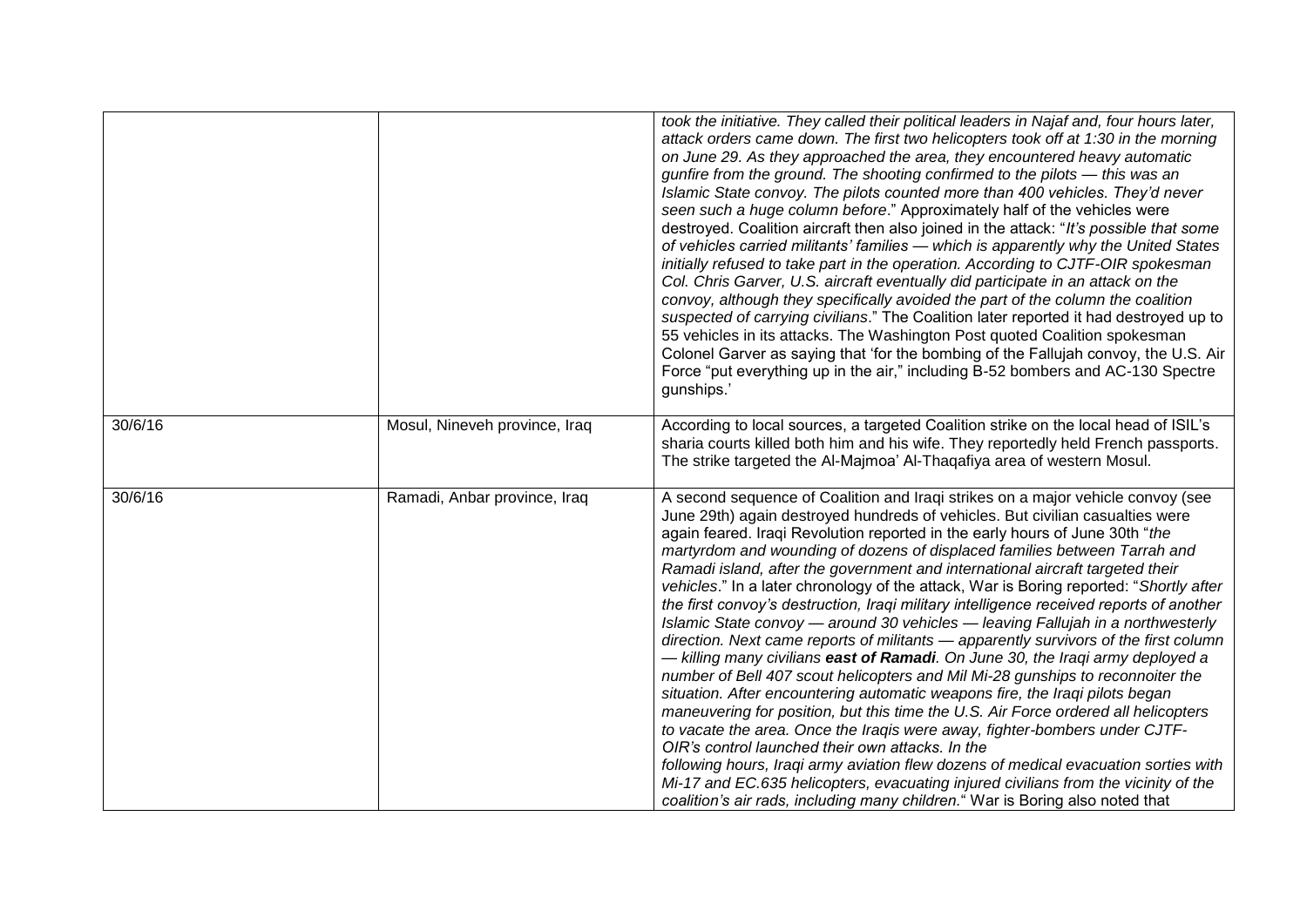|            |                                               | "Whether they [the children] were victims of reported ISIS attacks on the local<br>population, or of U.S. air strikes, is presently unclear."                                                                                                                                                                                                                                                                                                                                                                                                                                                                                                                                                                                                                                                                             |
|------------|-----------------------------------------------|---------------------------------------------------------------------------------------------------------------------------------------------------------------------------------------------------------------------------------------------------------------------------------------------------------------------------------------------------------------------------------------------------------------------------------------------------------------------------------------------------------------------------------------------------------------------------------------------------------------------------------------------------------------------------------------------------------------------------------------------------------------------------------------------------------------------------|
| 8/7/16     | Al Qaim, Anbar province, Iraq                 | Six members of one family including four children were reported killed in an<br>alleged Coalition airstrike on AI Qaim. Yagen reported that "the bombing also<br>caused considerable material damage to civilian homes in those affected areas in<br>the city of Qaim." And Rawa Hama said a number of Daesh fighters were also<br>killed and injured in the event.                                                                                                                                                                                                                                                                                                                                                                                                                                                       |
| 12-13/7/16 | Hawijah, Kirkuk province, Iraq                | 'Two displaced families from Tikrit were reportedly killed in an alleged Iraqi<br>government or Coalition airstrike at Hawijah. Iraqi Spring reported that "Kamal<br>Alekhalo and all members of his family died in the bombing of their house by the<br>Coalition." Another local source claimed a second family was also killed. There<br>was confusion about who might have been responsible for any fatalities, since<br>Iraqi government airstrikes were also reported.'                                                                                                                                                                                                                                                                                                                                             |
| 19/7/16    | Shargat,<br>Nineveh province, Iraq            | One woman was reported killed and at least half a dozen civilians injured in an<br>alleged Iraqi government or Coalition airstrike at Sharqat. The casualties were<br>said to have occurred when a Daesh headquarters was bombed in the late<br>morning. Al Samarra TV reported that "three families were injured and one<br>woman killed after inaccurate shelling by Iraqi aircraft of a Daesh prison." A<br>number of Daesh fighters also reportedly died.                                                                                                                                                                                                                                                                                                                                                             |
| 24/7/16    | Al Mayadeen, Deir Ezzor<br>governorate, Syria | An alleged Coalition (or possibly Assad regime) airstrike on a fuel truck also killed<br>two civilians and injured two more, according to reports. According to Al Hall,<br>"Two civilians were killed and two others wounded, on Sunday afternoon, bombed<br>by warplanes on the road in the Mayadeen desert east of Deir al-Zour). Abu Omar<br>(a resident of al Mayadeen City), told al Hall in an interview that the warplanes<br>'targeted, yesterday afternoon, a civilian car on a road desert fields, killing Jaber<br>Abboud Al Khalil and Mithkal Tayeh al Khalil, two civilians from the town of al<br>Shaheel east of Deir al-Zour. In addition two others were seriously injured, and<br>were evacuated to a nearby hospital." The Syrian Network was alone in blaming<br>the Assad regime for the incident. |
| 28/7/16    | Manbij, Aleppo governorate, Syria             | Five or more civilians including three women were reported killed in an alleged<br>Coalition strike in the al Rabita street area of Manbij town, scene of fierce ground<br>clashes between ISIL occupiers and assaulting SDF forces. According to al                                                                                                                                                                                                                                                                                                                                                                                                                                                                                                                                                                      |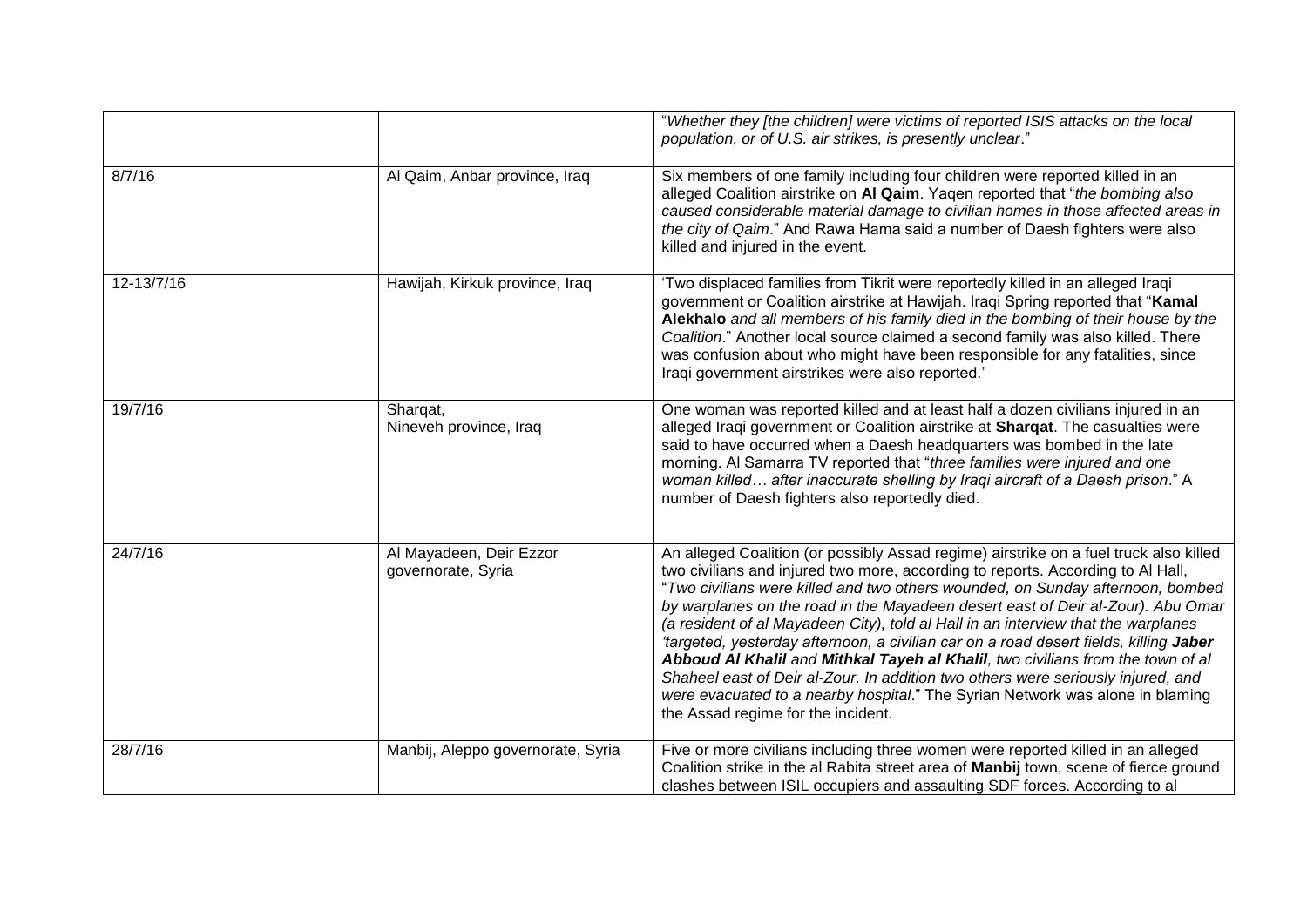|                                                       | Tokhar al Kabil, "members of the Karissli family have been martyred. They are<br>Firyal Karissli and her son Osama and Osama's wife Daniya Khalil Karissli in<br>American coalition raids on the place where they were staying near al Rabita<br>street and they are still under the rubble." Two additional civilian deaths were also<br>reported, those of Haj Ismail al Hammash and his wife.                                                                                                                                                                                                                                                                                                                                                                                                                                                                                                                                                                                                                                                                                                                                                                                                                                                                                                                                                                                                                                                                                                                                                                                                                                                                                                                                                                                                                                                                                                                                                                                                                                                                                                                                                                                                                                                                                                                                                                                                                                                                                                                                                                                                                                                                                                                                                                                                                                                                                    |
|-------------------------------------------------------|-------------------------------------------------------------------------------------------------------------------------------------------------------------------------------------------------------------------------------------------------------------------------------------------------------------------------------------------------------------------------------------------------------------------------------------------------------------------------------------------------------------------------------------------------------------------------------------------------------------------------------------------------------------------------------------------------------------------------------------------------------------------------------------------------------------------------------------------------------------------------------------------------------------------------------------------------------------------------------------------------------------------------------------------------------------------------------------------------------------------------------------------------------------------------------------------------------------------------------------------------------------------------------------------------------------------------------------------------------------------------------------------------------------------------------------------------------------------------------------------------------------------------------------------------------------------------------------------------------------------------------------------------------------------------------------------------------------------------------------------------------------------------------------------------------------------------------------------------------------------------------------------------------------------------------------------------------------------------------------------------------------------------------------------------------------------------------------------------------------------------------------------------------------------------------------------------------------------------------------------------------------------------------------------------------------------------------------------------------------------------------------------------------------------------------------------------------------------------------------------------------------------------------------------------------------------------------------------------------------------------------------------------------------------------------------------------------------------------------------------------------------------------------------------------------------------------------------------------------------------------------------|
| 28/7/16<br>Al Ghandoura, Aleppo governorate,<br>Syria | At least 28 civilians were killed in a likely Coalition airstrike on the village of al<br>Ghandoura. According to Syria Newsdesk, the noon strikes hit the main market<br>and the elementary school in the town, which was occupied by so-called ISIL.<br>Extremely graphic footage later released by ISIL's media wing showed much of<br>the market destroyed, with significant civilian casualties. One unnamed<br>eyewitness states: "Today the crusader coalition planes bombed this market, a<br>market full of civilians, so that pieces of bodies were flying around, men, women<br>and children. There are bodies that have turned to charcoal that can't be<br>identified, and others are in pieces that their families can't identify them. Is this<br>place a place of the mujahedin? We ask God almighty to destroy America and all<br>those who support it, we ask God to destroy the coalition and all its allies and all<br>those who are fighting muslims, all those who are aggressing against muslims.<br>Where are you Muslim ummah where are you?" According to the Syrian<br>Observatory, 28 civilians "were killed when warplanes of the international coalition<br>committed a massacre in the town of al-Ghandour in the northwestern countryside<br>of Manbij city east of Aleppo province. The town is more than 23 kilometers away<br>from Manbij city, and the death toll is expected to rise because there are some<br>people in a critical situation. Also SOHR received information that 13 other people<br>were killed in the same bombing, but they were not identified yet, and it is<br>unknown whether they were civilian citizens or members from the 'Islamic<br>state'." The Pentagon announced later that day it was conducting an investigation<br>into al Ghandourra: "U.S. Central Command initiated an assessment following<br>internal operational reporting that a strike today near Manbij, Syria may have<br>resulted in civilian casualties. We can confirm the Coalition conducted airstrikes in<br>the area in the last 24 hours." A senior US military official told Airwars that the<br>Coalition's internal monitoring had already raised concerns relating to the al<br>Ghandourra strike – and that the decision to proceed almost immediately to an<br>investigation represented a more pro-active approach to civilian casualty<br>allegations. The followng victims have been named by local monitors so far:<br>Sheikho A'Jaili 50 years old Unnamed son of Sheikho A'Jaili Akram Juma'a<br>the son of Ali Juma'a $-25$ years old <b>Mohammad al Jassem or Hassem</b> from the<br>village of Traikham, 45 years old Yahiya the son of Sheikh Bakkar Hamoudi, the<br>owner of the telephone shop Abd al Hamid al Satem Ismail al Satem 6<br>children, the grandchildren of Abd al Hamid al Satem Sheikh Yahiya al Nabhan |